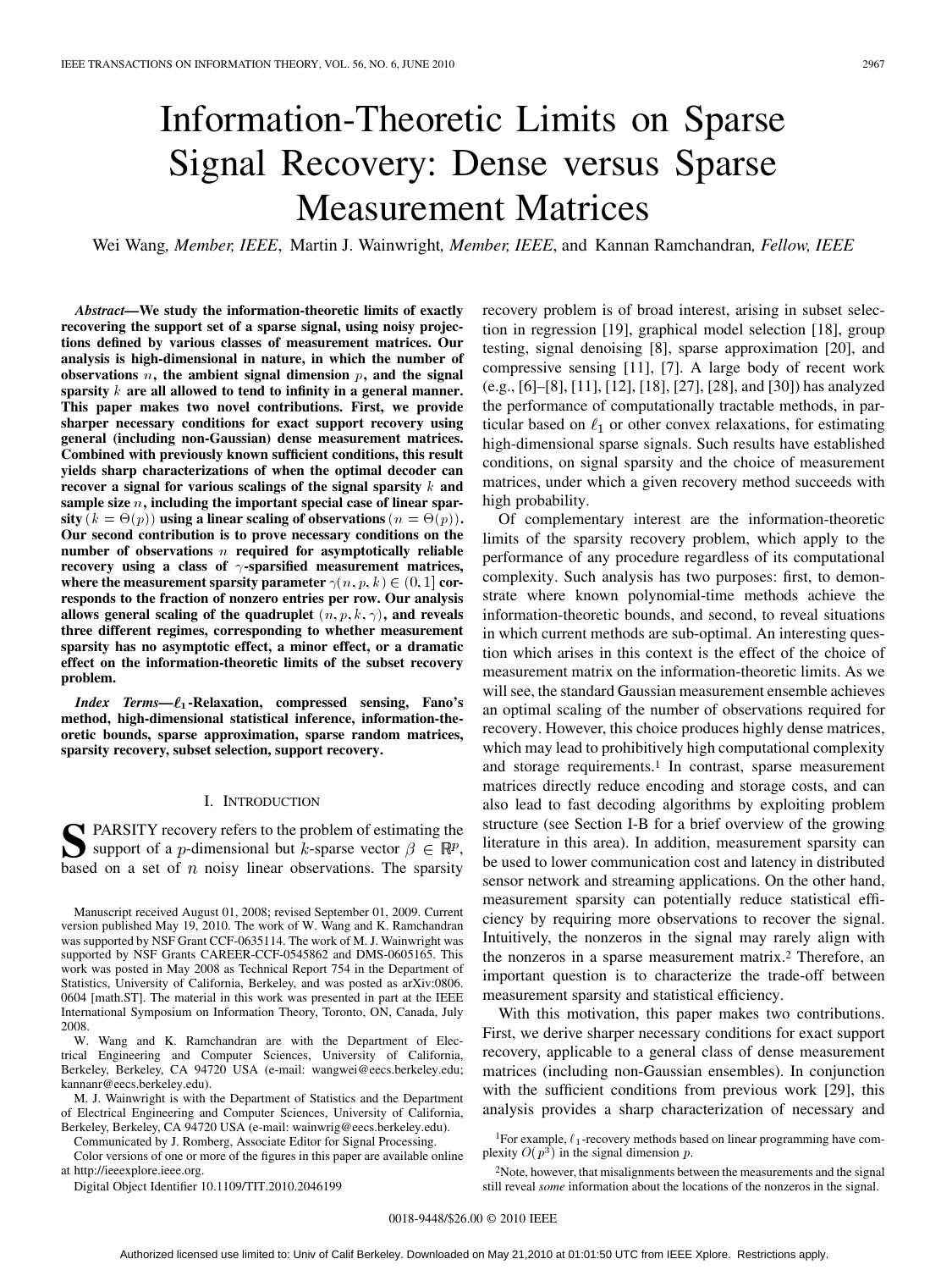sufficient conditions for various sparsity regimes. Our second contribution is to address the effect of measurement sparsity, meaning the fraction  $\gamma \in (0,1]$  of nonzeros per row in the matrices used to collect measurements. We derive lower bounds on the number of observations required for exact sparsity recovery, as a function of the signal dimension p, signal sparsity  $k$ , and measurement sparsity  $\gamma$ . This analysis highlights a trade-off between the statistical efficiency of a measurement ensemble and the computational complexity associated with storing and manipulating it.

The remainder of the paper is organized as follows. We first define our problem formulation in Section I-A, and then discuss our contributions and some connections to related work in Section I-B. Section II provides precise statements of our main results, as well as a discussion of their consequences. Section III provides proofs of the necessary conditions for various classes of measurement matrices, while proofs of more technical lemmas are given in Appendices A–F. Finally, we conclude and discuss open problems in Section IV.

#### *A. Problem Formulation*

Let  $\beta \in \mathbb{R}^p$  be a fixed but unknown vector, with the support set of  $\beta$  defined as

$$
S(\beta) := \{ i \in \{1, ..., p\} \mid \beta_i \neq 0 \}.
$$
 (1)

We refer to  $k := |S(\beta)|$  as the *signal sparsity*, and p as the *signal dimension*. Suppose we are given a vector of  $n$  noisy observations  $Y \in \mathbb{R}^n$ , of the form

$$
Y = X\beta + W \tag{2}
$$

where  $X \in \mathbb{R}^{n \times p}$  is the known measurement matrix, and  $W \sim$  $N(0, \sigma^2 I_{n \times n})$  is additive Gaussian noise. Our goal is to perform exact recovery of the underlying sparsity pattern  $S(\beta)$ , which we refer to as the sparsity recovery problem. The focus of this paper is to find conditions on the model parameters  $(n, p, k)$ that are necessary for any method to successfully recover the support set  $S(\beta)$ . Our results apply to various classes of dense and  $\gamma$ -sparsified measurement matrices, which will be defined in Section II.

*1) Classes of Signals:* The difficulty of sparsity recovery from noisy measurements naturally depends on the minimum value of  $\beta$  on its support, defined by the function

$$
\lambda^*(\beta) := \min_{i \in S(\beta)} |\beta_i|. \tag{3}
$$

In this paper, we study the class of signals parameterized by a lower bound  $\lambda$  on the minimum value

$$
\mathcal{C}_{p,k}(\lambda) := \{ \beta \in \mathbb{R}^p \mid |S(\beta)| = k, \lambda^*(\beta) \ge \lambda \}. \tag{4}
$$

The associated class of sparsity patterns  $\mathcal{C}_{p,k}$  is the collection of all  $N = \binom{p}{k}$  possible subsets of size k. We assume without loss of generality that the noise variance  $\sigma^2 = 1$ , since any scaling of  $\sigma$  can be accounted for in the scaling of  $\beta$ .

*2) Decoders and Error Criterion:* Suppose that nature chooses some vector  $\beta$  from the signal class  $\mathcal{C}_{p,k}(\lambda)$ . The statistician observes n samples  $Y = X\beta + W \in \mathbb{R}^n$  and tries

to infer the underlying sparsity pattern  $S(\beta)$ . The results of this paper apply to arbitrary decoders. A decoder is a mapping  $g: \mathbb{R}^n \to C_{p,k}$  from the observations Y to an estimated subset  $S = g(Y)$ . We measure the error between the estimate S and the true support  $S(\beta)$  using the  $\{0,1\}$ -valued loss function  $\mathbb{I}[g(Y) \neq S(\beta)]$ , which corresponds to a standard model selection error criterion. The probability of incorrect subset selection is then the associated 0–1 risk  $P[g(Y) \neq S | S(\beta) = S]$ , where the probability is taken over the measurement noise  $W$  and the choice of random measurement matrix  $X$ . We define the maximal probability of error over the class  $\mathcal{C}_{p,k}(\lambda)$  as

$$
\omega(g) := \max_{\beta \in \mathcal{C}_{p,k}(\lambda)} \mathbb{P}[g(Y) \neq S \mid S(\beta) = S].
$$
 (5)

We say that sparsity recovery is asymptotically reliable over the signal class  $C_{p,k}(\lambda)$  if  $\omega(g) \to 0$  as  $n \to \infty$ .

With this setup, our goal is to find necessary conditions on the parameters  $(n, p, k, \lambda, \gamma)$  that any decoder, regardless of its computational complexity, must satisfy for asymptotically reliable recovery to be possible. We are interested in lower bounds on the number of measurements  $n$  in general settings where both the signal sparsity k and the measurement sparsity  $\gamma$  are allowed to scale with the signal dimension  $p$ .

#### *B. Past Work and Our Contributions*

One body of past work [14], [24], [1] has focused on the information-theoretic limits of sparse estimation under  $\ell_2$  and other distortion metrics, using power-based SNR measures of the form

$$
\text{SNR} := \frac{\mathbb{E}\left[||X\beta||_2^2\right]}{\mathbb{E}\left[||W||_2^2\right]} = ||\beta||_2^2. \tag{6}
$$

(Note that the second equality assumes that the noise variance  $\sigma^2 = 1$ , and that the measurement matrix is standardized, with each element  $X_{ij}$  having zero mean and variance one). It is important to note that the power-based SNR (6), though appropriate for  $\ell_2$ -distortion, is not the key parameter for the support recovery problem. Although the minimum value is related to this power-based measure by the inequality  $k\lambda^2 \leq \text{SNR}$ , for the ensemble of signals  $C_{p,k}(\lambda)$  defined in (4), the  $\ell_2$ -based SNR (6) can be made arbitrarily large while still having one coefficient  $\beta_i$  equal to the minimum value (assuming that  $k > 1$ ). Consequently, as our results show, it is possible to generate problem instances for which support recovery is arbitrarily difficult—in particular, by sending  $\lambda \to 0$  at an arbitrarily rapid rate—even as the power-based SNR (6) becomes arbitrarily large.

The paper [29] was the first to consider the information-theoretic limits of exact subset recovery using standard Gaussian measurement ensembles, explicitly identifying the minimum value  $\lambda$  as the key parameter. This analysis yielded necessary and sufficient conditions on general quadruples  $(n, p, k, \lambda)$ for asymptotically reliable recovery. Subsequent work on the problem has yielded sharper conditions for standard Gaussian ensembles [22], [3], [13], [2], and extended this type of analysis to the criterion of partial support recovery [3], [22]. In this paper (initially posted as [32]), we consider only exact support recovery, but provide results for general dense measurement ensembles, including non-Gaussian matrices. In conjunction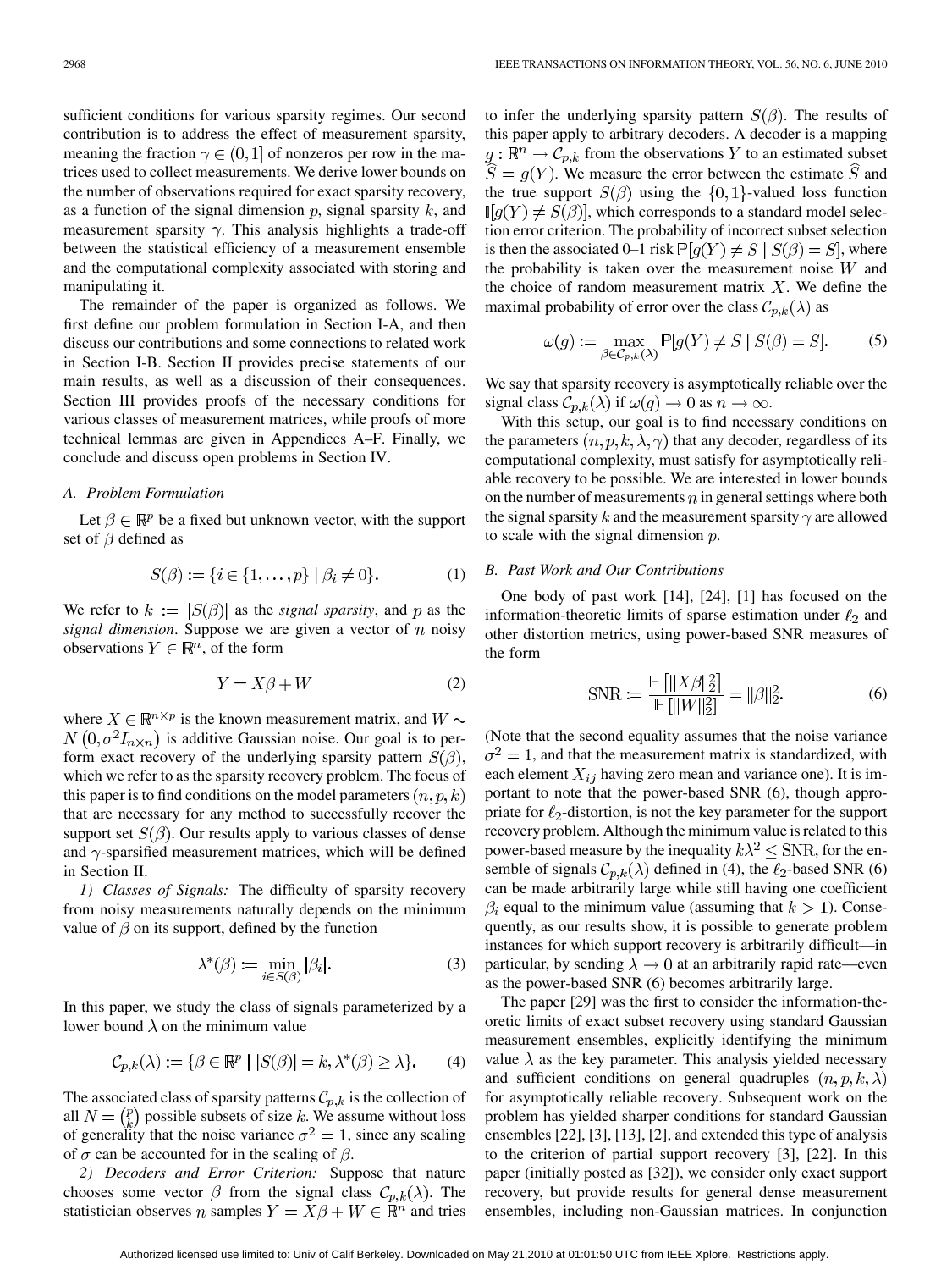with known sufficient conditions [29], one consequence of our first main result (Theorem 1, below) is a set of sharp necessary and sufficient conditions for the optimal decoder to recover the support of a signal with linear sparsity  $(k = \Theta(p))$ , using only a linear fraction of observations  $(n = \Theta(p))$ . As we discuss at more length in Section II-A, for the special case of the standard Gaussian ensemble, Theorem 1 also recovers some results independently obtained in past work by Reeves [22], and concurrent work by Fletcher *et al.* [13] and Aeron *et al.* [2].

In addition, this paper addresses the effect of measurement sparsity, which we assess in terms of the fraction  $\gamma \in (0,1]$ of nonzeros per row of the the measurement matrix  $X$ . In the noiseless setting, a growing body of work has examined computationally efficient recovery methods based on sparse measurement matrices, including work inspired by expander graphs and coding theory [25], [33], [4], as well as dimension-reducing embeddings and sketching [9], [15], [31]. In addition, some results have been shown to be stable in the  $\ell_2$ or  $\ell_1$  norm in the presence of noise [9], [4]; note, however, that  $\ell_2/\ell_1$  stability does not guarantee exact recovery of the support set. In the noisy setting, the paper [1] provides results for sparse measurements and distortion-type error metrics (using a power-based SNR), as opposed to the subset recovery metric of interest here. For the noisy observation model (2), some concurrent work [21] provides sufficient conditions for support recovery using the Lasso (i.e.,  $\ell_1$ -constrained quadratic programming) for appropriately sparsified ensembles. These results can be viewed as complementary to the information-theoretic analysis of this paper, in which we characterize the inherent trade-off between measurement sparsity and statistical efficiency. More specifically, our second main result (Theorem 2, below) provides necessary conditions for exact support recovery using  $\gamma$ -sparsified Gaussian measurement matrices [defined in (7)], for general scalings of the parameters  $(n, p, k, \lambda, \gamma)$ . This analysis reveals three regimes of interest, corresponding to whether measurement sparsity has no asymptotic effect, a small effect, or a significant effect on the number of measurements necessary for recovery. Thus, there exist regimes in which measurement sparsity fundamentally alters the ability of any method to decode.

#### II. MAIN RESULTS AND CONSEQUENCES

In this section, we state our main results, and discuss some of their consequences. Our analysis applies to random ensembles of measurement matrices  $X \in \mathbb{R}^{n \times p}$ , where each entry  $X_{ij}$  is drawn i.i.d. from some underlying distribution. The most commonly studied random ensemble is the standard Gaussian case, in which each  $X_{ij} \sim N(0, 1)$ . Note that this choice generates a highly dense measurement matrix  $X$ , with  $np$  nonzero entries. Our first result (Theorem 1) applies to more general ensembles that satisfy the moment conditions  $\mathbb{E}[X_{ij}] = 0$  and  $var(X_{ij}) = 1$ , which allows for a variety of non-Gaussian distributions (e.g., uniform, Bernoulli, etc.).3 In addition, we also derive results (Theorem 2) for  $\gamma$ -sparsified matrices X, in which each entry  $X_{ij}$  is i.i.d. drawn according to

$$
X_{ij} = \begin{cases} N\left(0, \frac{1}{\gamma}\right), & \text{w.p. } \gamma \\ 0, & \text{w.p. } 1 - \gamma. \end{cases}
$$
 (7)

Note that when  $\gamma = 1$ , the distribution in (7) is exactly the standard Gaussian ensemble. We refer to the sparsification parameter  $\gamma \in (0,1]$  as the *measurement sparsity*. Our analysis allows this parameter to vary as a function of  $(n, p, k)$ .

#### *A. Tighter Bounds on Dense Ensembles*

We begin by stating a set of necessary conditions on  $(n, p, k, \lambda)$  for asymptotically reliable recovery with any method, which apply to general ensembles of zero-mean and unit-variance measurement matrices. In addition to the standard Gaussian ensemble  $(X_{ij} \sim N(0,1))$ , this result also covers matrices from other common ensembles (e.g., Bernoulli  $X_{ij} \in \{-1,+1\}$ ). Furthermore, our analysis can be extended to matrices with independent rows drawn from any distribution with zero mean and covariance matrix  $\Sigma$  (see Appendix F).

*Theorem 1 (General Ensembles):* Let the measurement matrix  $X \in \mathbb{R}^{n \times p}$  be drawn with i.i.d. elements from any distribution with zero mean and unit variance. Then a necessary condition for asymptotically reliable recovery over the signal class  $\mathcal{C}_{p,k}(\lambda)$  is

$$
n > \max\{f_1(p,k,\lambda), \dots, f_k(p,k,\lambda), k\}
$$
 (8)

where

$$
f_m(p,k,\lambda) := \frac{\log \binom{p-k+m}{m} - 1}{\frac{1}{2} \log \left(1 + m\lambda^2 \left(1 - \frac{m}{p-k+m}\right)\right)} \tag{9}
$$

for  $m = 1, \ldots, k$ .

The proof of Theorem 1, given in Section III, uses Fano's method [10], [16], [17], [34], [35] to bound the probability of error in a restricted ensemble, which can then be viewed as a type of channel coding problem. Moreover, the proof constructs a family of restricted ensembles that sweeps the range of possible overlaps between subsets, and tries to capture the difficulty of distinguishing between subsets at various distances.

We now consider some consequences of the necessary conditions in Theorem 1 under two scalings of the signal sparsity: the regime of linear signal sparsity, in which  $k/p = \alpha$  for some  $\alpha \in (0, 1)$ , and the regime of sublinear signal sparsity, meaning  $k/p \rightarrow 0$ . In particular, the necessary conditions in Theorem 1 can be compared against the sufficient conditions in Wainwright [29] for exact support recovery using the standard Gaussian ensemble, as shown in Table I. This comparison reveals that Theorem 1 generalizes and strengthens earlier results on necessary conditions for subset recovery [29]. We obtain tight scalings of the necessary and sufficient conditions in the regime of linear signal sparsity (meaning  $k/p = \alpha$ ), under various scalings of the minimum value  $\lambda$  (shown in the first three rows of Table I).

<sup>&</sup>lt;sup>3</sup>In fact, our results can be further generalized to ensembles of matrices which have independent rows drawn from any distribution with zero mean and covariance matrix  $\Sigma$  (see Theorem 3 in Appendix F).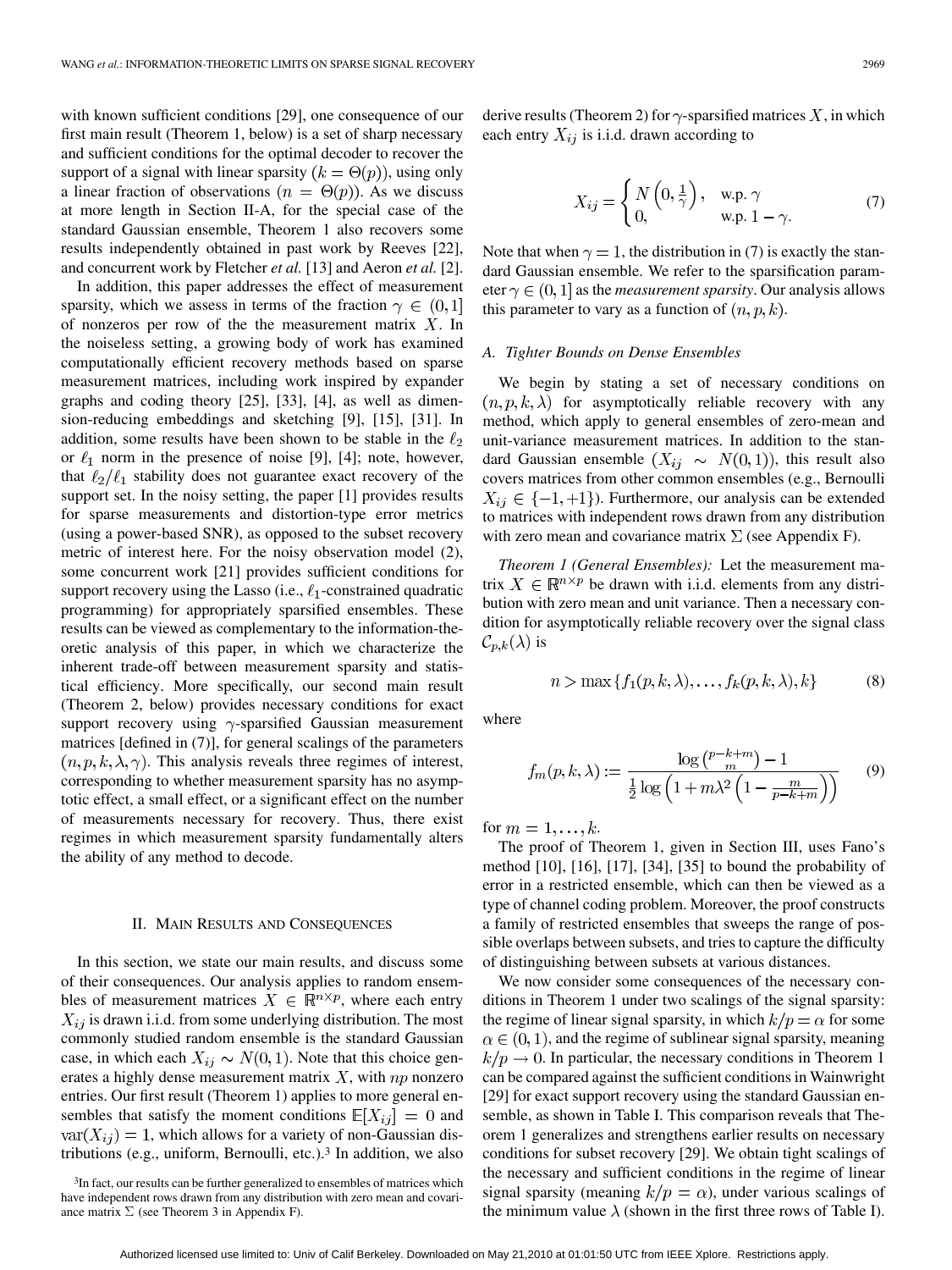TABLE I TIGHT SCALINGS OF THE NECESSARY AND SUFFICIENT CONDITIONS ON THE NUMBER OF OBSERVATIONS  $n$ REQUIRED FOR EXACT SUPPORT RECOVERY ARE OBTAINED IN SEVERAL REGIMES OF INTEREST

|                                                           | Necessary conditions                                                                                                      | Sufficient conditions                   |
|-----------------------------------------------------------|---------------------------------------------------------------------------------------------------------------------------|-----------------------------------------|
|                                                           | (Theorem 1)                                                                                                               | (Wainwright [29])                       |
| $k = \Theta(p)$<br>$\lambda^2 = \Theta(\frac{1}{k})$      | $\Theta(p \log p)$                                                                                                        | $\Theta(p \log p)$                      |
| $k = \Theta(p)$<br>$\lambda^2 = \Theta(\frac{\log k}{h})$ | $\Theta(p)$                                                                                                               | $\Theta(p)$                             |
| $k = \Theta(p)$<br>$\lambda^2 = \Theta(1)$                | $\Theta(p)$                                                                                                               | $\Theta(p)$                             |
| $k = o(p)$<br>$\lambda^2 = \Theta(\frac{1}{k})$           | $\Theta(k \log(p-k))$                                                                                                     | $\Theta(k \log(p-k))$                   |
| $k = o(p)$<br>$\lambda^2 = \Theta(\frac{\log k}{k})$      | $\max\left\{\Theta\left(\frac{k\log\frac{p}{k}}{\log\log k}\right), \Theta\left(\frac{k\log(p-k)}{\log k}\right)\right\}$ | $\Theta\left(k\log\frac{p}{k}\right)$   |
| $k = o(p)$<br>$\lambda^2 = \Theta(1)$                     | $\max \left\{ \Theta \left( \frac{k \log \frac{p}{k}}{\log k} \right), \Theta(k) \right\}$                                | $\Theta\left(k \log \frac{p}{k}\right)$ |

We also obtain tight scaling conditions in the regime of sublinear signal sparsity (in which  $k/p \to 0$ ), when  $k\lambda^2 = \Theta(1)$  (as shown in row 4 of Table I). There remains a slight gap, however, in the sublinear sparsity regime when  $k\lambda^2 \rightarrow \infty$  (see bottom two rows in Table I).

In the regime of linear sparsity, Wainwright [29] showed, by direct analysis of the optimal decoder, that the scaling  $\lambda^2 = \Omega(\log(k)/k)$  is sufficient for exact support recovery using a linear fraction  $n = \Theta(p)$  of observations. Combined with the necessary condition in Theorem 1, we obtain the following corollary that provides a sharp characterization of the linear-linear regime.

*Corollary 1:* Consider the regime of linear sparsity, meaning that  $k/p = \alpha \in (0,1)$ , and suppose that a linear fraction  $n =$  $\Theta(p)$  of observations are made. Then the optimal decoder can recover the support exactly if and only if  $\lambda^2 = \Omega(\log k/k)$ .

Theorem 1 has some consequences related to results proved in recent and concurrent work. Reeves and Gastpar [22] have shown that in the regime of linear sparsity  $k/p = \alpha > 0$ , and for standard Gaussian measurements, if any decoder is given only a linear fraction sample size (meaning that  $n = \Theta(p)$ ), then one must have  $k\lambda^2 \rightarrow +\infty$  in order to recover the support exactly. This result is one corollary of Theorem 1, since if  $\lambda^2 = \Theta(1/k)$ , then we have

$$
n > \frac{\log(p-k+1)-1}{\frac{1}{2}\log(1+\Theta(1/k))} = \Omega(k\log(p-k)) \gg \Theta(p)
$$

so that the scaling  $n = \Theta(p)$  is precluded. In concurrent work, Fletcher *et al.* [13] used direct methods to show that for the special case of the standard Gaussian ensemble, the number of observations must satisfy  $n > \Omega\left(\frac{\log(p-k)}{\lambda^2}\right)$ . The qualitative form of this bound follows from our lower bound  $f_1(p, k, \lambda)$ , which holds for standard Gaussian ensembles as well as more general (non-Gaussian) ensembles. However, we note that the direct methods used by Fletcher *et al.* [13] yield better control of the constant prefactors for the standard Gaussian ensemble. Similarly, concurrent work by Aeron *et al.* [2] showed that in the regime of linear sparsity (i.e.,  $k = \Theta(p)$ ) and for standard

Gaussian measurements, the number of observations must satisfy  $n > \Omega\left(\frac{\log p}{\lambda^2}\right)$ . This result also follows as a consequence of our lower bound  $f_1(p, k, \lambda)$ .

The results in Theorem 1 can also be compared to an intuitive bound based on classical channel capacity results, as pointed out previously by various researchers (e.g., [24] and [3]). Consider a restricted problem, in which the values associated with each possible sparsity pattern on  $\beta$  are fixed and known at the decoder. Then support recovery can be viewed as a type of channel coding problem, in which the  $N = \binom{p}{k}$  possible support sets of  $\beta$  correspond to messages to be sent over a Gaussian channel. Suppose each support set S is encoded as the codeword  $X\beta$ , where X has i.j.d. Gaussian entries. The effective code rate is then  $R = \frac{\log (k)}{n}$ , and by standard Gaussian channel capacity results, we have the lower bound

$$
n > \frac{\log {p \choose k}}{\frac{1}{2} \log (1 + ||\beta||_2^2)}.
$$
\n(10)

This bound is tight for  $k = 1$  and Gaussian measurements, but loose in general. As Theorem 1 clarifies, there are additional elements in the support recovery problem that distinguish it from a standard Gaussian coding problem: first, the signal power  $\|\beta\|_2^2$ does not capture the inherent problem difficulty for  $k > 1$ , and second, there is overlap between support sets for  $k > 1$ . Note that  $||\beta||_2^2 \ge k\lambda^2$  (with equality in the case when  $|\beta_i| = \lambda$  for all indices  $j \in S$ ), so that Theorem 1 is strictly tighter than the intuitive bound (10). Moreover, by fixing the value of  $\beta$  at  $(k-1)$ indices to  $\lambda$  and allowing the last component of  $\beta$  to tend to infinity, we can drive the power  $\|\beta\|_2^2$  to infinity, while still having a non-trivial lower bound in Theorem 1.

#### *B. Effect of Measurement Sparsity*

We now turn to the effect of measurement sparsity on subset recovery, considering in particular the  $\gamma$ -sparsified ensemble (7). Since each  $X_{ij}$  has zero mean and unit variance for all choices of  $\gamma$  by construction, Theorem 1 applies to the  $\gamma$ -sparsified Gaussian ensemble (7); however, it yields necessary conditions that are independent of  $\gamma$ . Intuitively, it is clear that the procedure of  $\gamma$ -sparsification should cause deterioration in support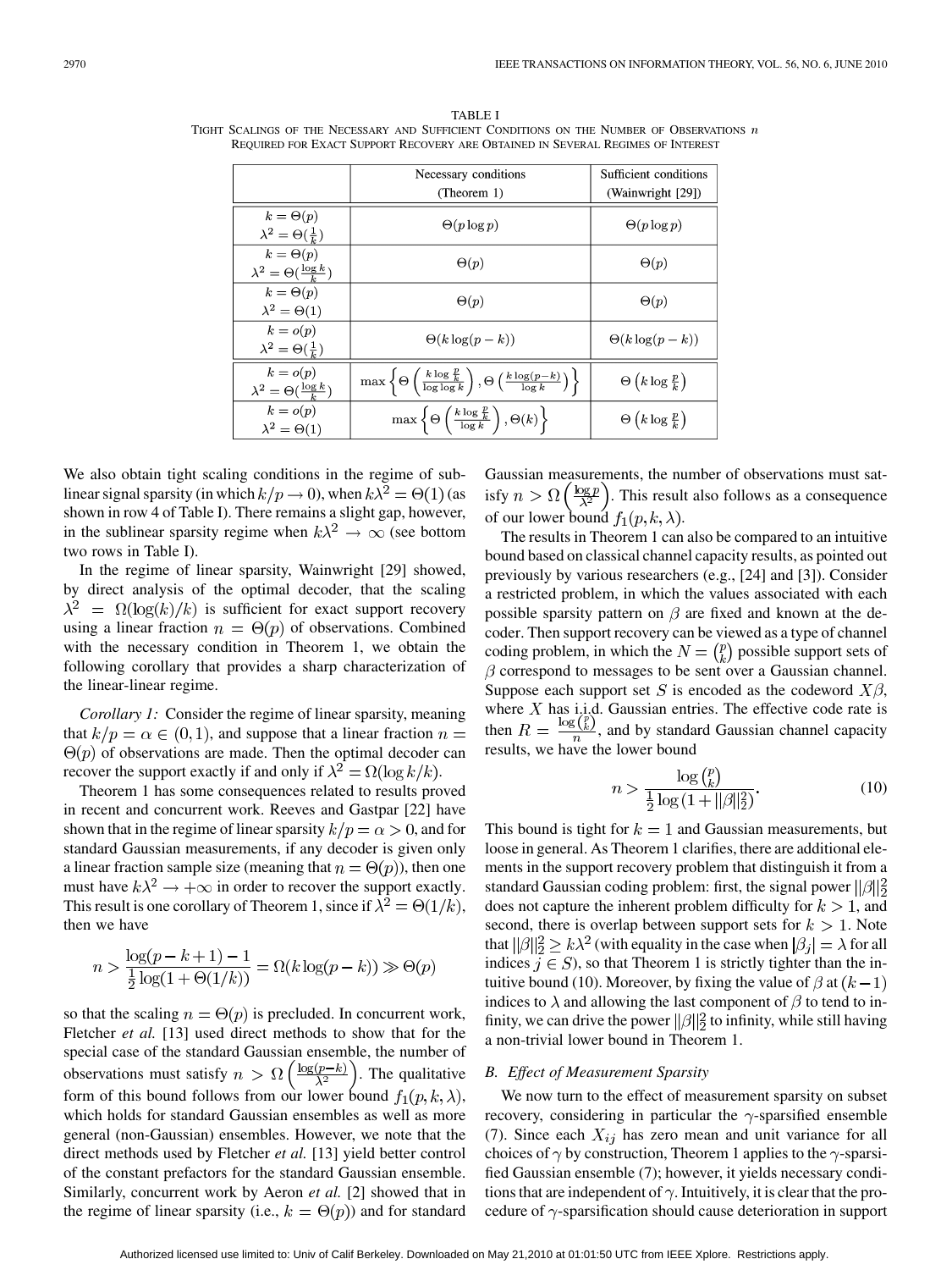

Fig. 1. Rate  $R = \frac{\log(\frac{p}{k})}{n}$ , defined as the logarithm of the number of possible subsets the decoder can reliably estimate based on *n* observations, is plotted using (12) in three regimes, depending on how the quantity  $\gamma k$  scales. In particular,  $\gamma k$  corresponds to the average number of nonzeros in  $\beta$  that align with the nonzeros in each row of the measurement matrix.

recovery. Indeed, the following result provides more refined bounds that capture the effects of  $\gamma$ -sparsification. We first state a set of necessary conditions on  $(n, p, k, \lambda, \gamma)$  in general form, and subsequently bound these conditions in different regimes of sparsity. Let  $\phi(\mu, \sigma^2)$  denote the Gaussian density with mean  $\mu$ and variance  $\sigma^2$ , and define the family of mixture distributions  $\{\overline{\psi}_m\}_{m=1,\dots,k}$  with

$$
\overline{\psi}_m := \sum_{\ell=0}^m \binom{m}{\ell} \gamma^{\ell} (1-\gamma)^{m-\ell} \phi \left(0, 1 + \frac{\ell \lambda^2}{\gamma} \right). \tag{11}
$$

Furthermore, let  $h(\cdot)$  denote the differential entropy functional. With this notation, we have the following result.

*Theorem 2 (Sparse Ensembles):* Let the measurement matrix  $X \in \mathbb{R}^{n \times p}$  be drawn with i.i.d. elements from the  $\gamma$ -sparsified Gaussian ensemble (7). Then a necessary condition for asymptotically reliable recovery over the signal class  $\mathcal{C}_{p,k}(\lambda)$  is

$$
n > \max\{g_1(p, k, \lambda, \gamma), \dots, g_k(p, k, \lambda, \gamma), k\}
$$
 (12)

where

$$
g_m(p, k, \lambda, \gamma) := \frac{\log \binom{p - k + m}{m} - 1}{h(\overline{\psi}_m) - \frac{1}{2} \log(2\pi e)}
$$
(13)

for  $m = 1, \ldots, k$ .

The proof of Theorem 2, given in Section III, again uses Fano's inequality, but explicitly analyzes the effect of measurement sparsification on the entropy of the observations. The necessary condition in Theorem 2 is plotted in Fig. 1, showing distinct regimes of behavior depending on how the quantity  $\gamma k$ scales, where  $\gamma \in (0,1]$  is the measurement sparsification parameter and  $k$  is the signal sparsity index. In order to characterize the regimes in which measurement sparsity begins to degrade the recovery performance of any decoder, Corollary 2

below further bounds the necessary conditions in Theorem 2 in three cases.

 $\overline{2.5}$ 

*Corollary 2 (Three Regimes):* For any scalar  $\gamma$ , let  $H_{\text{binary}}(\gamma)$ denote the entropy of a Bernoulli $(\gamma)$  variate. The necessary conditions in Theorem 2 can be simplified as follows.

(a) If  $\gamma m \to \infty$ , then

$$
g_m(p,k,\lambda,\gamma) \ge \frac{\log\left(\frac{p-k+m}{m}\right) - 1}{\frac{1}{2}\log\left(1 + m\lambda^2\right)}.\tag{14a}
$$

(b) If  $\gamma m = \tau$  for some constant  $\tau$ , then

$$
g_m(p,k,\lambda,\gamma) \ge \frac{\log\left(\frac{p-k+m}{m}\right) - 1}{\frac{1}{2}\tau \log\left(1 + \frac{m\lambda^2}{\tau}\right) + C} \tag{14b}
$$

where  $C = \frac{1}{2} \log \left( 2 \pi e \left( \tau + \frac{1}{12} \right) \right)$  is a constant. (c) If  $\gamma m \to 0$ , then

$$
g_m(p,k,\lambda,\gamma) \ge \frac{\log {p-k+m \choose m} - 1}{\frac{1}{2}\gamma m \log \left(1 + \frac{\lambda^2}{\gamma}\right) + mH_{\text{binary}}(\gamma)}.
$$
 (14c)

Corollary 2 reveals three regimes of behavior, defined by the scaling of the measurement sparsity  $\gamma$  and the signal sparsity k. Intuitively,  $\gamma k$  is the average number of nonzeros in  $\beta$  that align with the nonzeros in each row of the measurement matrix. If  $\gamma k \to \infty$  as  $p \to \infty$ , then the recovery threshold (14a) is of the same order as the threshold for dense measurement ensembles. In this regime, sparsifying the measurement ensemble has no asymptotic effect on performance. In sharp contrast, if  $\gamma k \to 0$ sufficiently fast as  $p \to \infty$ , then the denominator in (14c) goes to zero, and the recovery threshold changes fundamentally compared to the dense case. Hence, the number of measurements that any decoder needs in order to reliably recover increases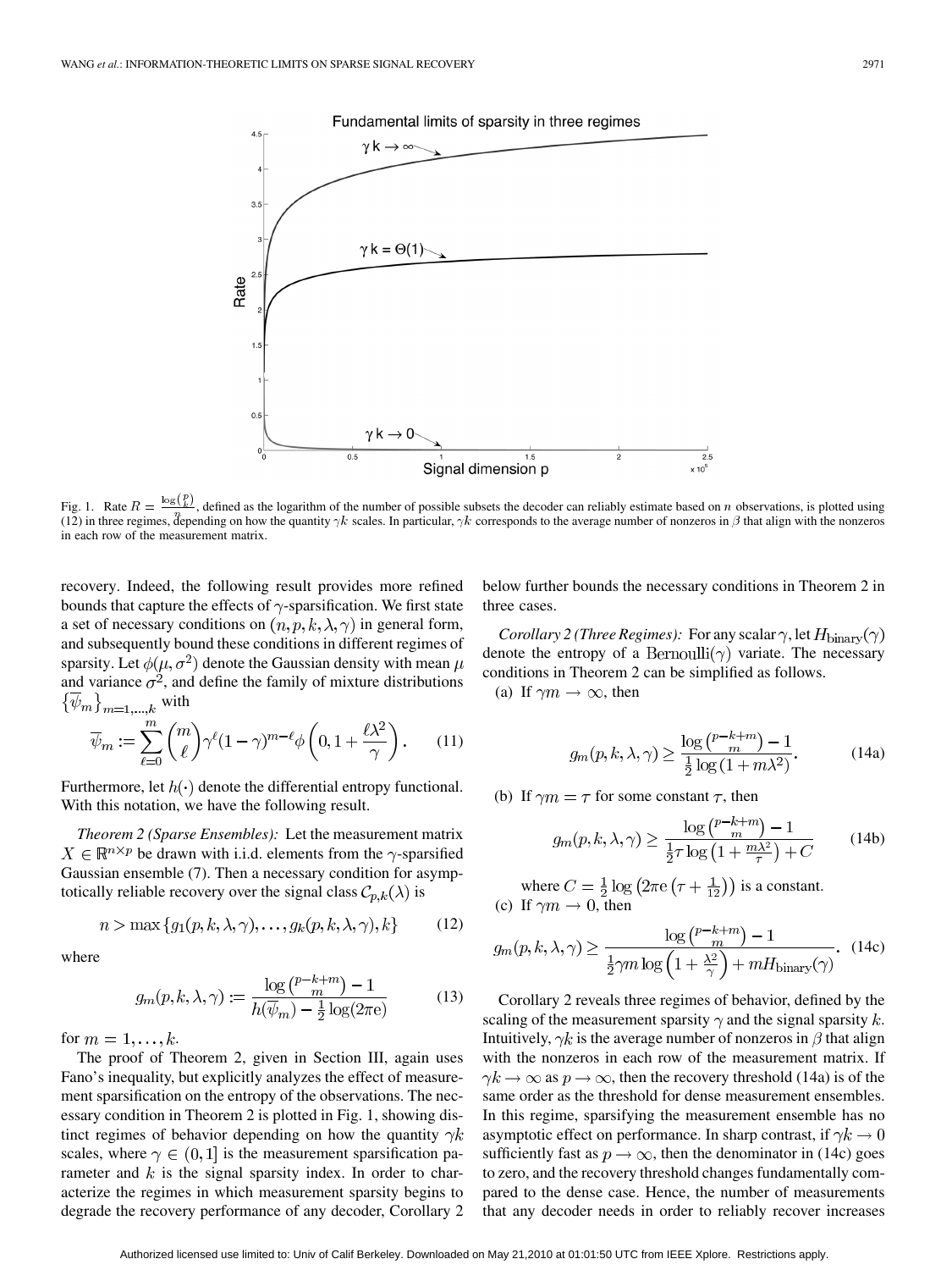TABLE II NECESSARY CONDITIONS ON THE NUMBER OF OBSERVATIONS **n** REQUIRED FOR EXACT SUPPORT RECOVERY IS SHOWN IN DIFFERENT REGIMES OF THE PARAMETERS  $(p, k, \lambda, \gamma)$ 

| Necessary conditions<br>(Theorem 2)                                             | $k = o(p)$                                                                                                               | $k = \Theta(p)$                                              |
|---------------------------------------------------------------------------------|--------------------------------------------------------------------------------------------------------------------------|--------------------------------------------------------------|
| $\lambda^2 = \Theta(\frac{1}{k})$<br>$\gamma = o(\tfrac{1}{k \log k})$          | $\Theta\left(\frac{k\log(p-k)}{\gamma k\log\frac{1}{\gamma}}\right)$                                                     | $\Theta\left(\frac{p\log p}{\gamma p\log\frac{1}{p}}\right)$ |
| $\lambda^2 = \Theta(\frac{1}{k})$<br>$\gamma = \Omega(\frac{1}{k \log k})$      | $\Theta(k \log(p-k))$                                                                                                    | $\Theta(p \log p)$                                           |
| $\lambda^2 = \Theta(\frac{\log k}{k})$<br>$\gamma = o(\tfrac{1}{k \log k})$     | $\Theta\left(\frac{k \log(p-k)}{\gamma k \log \frac{1}{n}}\right)$                                                       | $\Theta\left(\frac{p\log p}{\gamma p\log\frac{1}{p}}\right)$ |
| $\lambda^2 = \Theta(\frac{\log k}{k})$<br>$\gamma = \Theta(\frac{1}{k \log k})$ | $\Theta(k \log(p-k))$                                                                                                    | $\Theta(p \log p)$                                           |
| $\lambda^2 = \Theta(\frac{\log k}{k})$<br>$\gamma = \Omega(\frac{1}{L})$        | $\max\left\{\Theta\left(\frac{k\log\frac{p}{k}}{\log\log k}\right),\Theta\left(\frac{k\log(p-k)}{\log k}\right)\right\}$ | $\Theta(p)$                                                  |

dramatically in this regime. Finally, if  $\gamma k = \Theta(1)$ , then the recovery threshold (14b) transitions between the two extremes. Using the bounds in Corollary 2, the necessary conditions in Theorem 2 are shown in Table II under different scalings of the parameters  $(n, p, k, \lambda, \gamma)$ . In particular, if  $\gamma = o\left(\frac{1}{k \log k}\right)$  and the minimum value  $\lambda^2$  does not increase with k, then the denominator  $\gamma k \log \frac{1}{\gamma}$  goes to zero.

#### III. PROOFS OF OUR MAIN RESULTS

In this section, we provide the proofs of Theorems 1 and 2. Establishing necessary conditions for exact sparsity recovery amounts to finding conditions on  $(n, p, k, \lambda)$  (and possibly  $\gamma$ ) under which the probability of error of any recovery method stays bounded away from zero as  $n \to \infty$ . At a high-level, our general approach is quite simple: we consider restricted problems in which the decoder has been given some additional side information, and then apply Fano's method [10], [16], [17], [35], [34] to lower bound the probability of error. In order to establish the collection of necessary conditions (e.g.,  $\{f_1(p,k,\lambda), \ldots, f_k(p,k,\lambda)\}\)$ , we construct a family of restricted ensembles which sweeps the range of possible overlaps between support sets. At the extremes of this family are two classes of ensembles: one which captures the bulk effect of having many competing subsets at large distances, and the other which captures the effect of a smaller number of subsets at very close distances [this is illustrated in Fig. 2(a)]. Accordingly, we consider the family of ensembles  $\{\mathcal{C}_{p-k+m,m}(\lambda)\}\;$ , where the  $m$ th restricted ensemble is defined as follows.

Throughout the remainder of the paper, we use the notation to denote column  $j$  of the matrix  $X$ , and to denote the submatrix containing columns indexed by set U. Similarly, let  $\beta_U \in \mathbb{R}^{|U|}$  denote the subvector of  $\beta$  corresponding to the index set U. In addition, let  $H(\cdot)$  and  $h(\cdot)$  denote the entropy and differential entropy functionals, respectively.

## *A. Restricted Ensemble*  $\widetilde{\mathcal{C}}_{p-k+m,m}(\lambda)$

Suppose that the decoder is given the locations of all but the  $m$ smallest nonzero values of the vector  $\beta$ , as well as the values of  $\beta$  on its support. More precisely, let S represent the true underlying support of  $\beta$  and let  $T$  denote the set of revealed indices, which has size  $|T| = k - m$ . Let  $U = S \setminus T$  denote the set of unknown locations, and assume that  $\beta_i = \lambda$  for all  $j \in U$ . Given knowledge of  $(T, \beta_T, \lambda)$ , the decoder may simply subtract  $X_T \beta_T = \sum_{j \in T} X_j \beta_j$  from Y, so that it is left with the modified  $n$ -vector of observations

$$
\widetilde{Y} := \sum_{j \in U} X_j \lambda + W. \tag{15}
$$

By re-ordering indices as need be, we may assume without loss of generality that  $T = \{p - k + m + 1, \ldots, p\}$ , so that  $U \subset$  $\{1,\ldots,p-k+m\}$ . The remaining sub-problem is to determine, given the observations  $\overline{Y}$ , the locations of the m nonzeros in  $U^4$ .

We will now argue that analyzing the probability of error of this restricted problem gives us a lower bound on the probability of error in the original problem. Consider the restricted signal class  $\widetilde{C}_{p-k+m,m}(\lambda)$  defined as

$$
\widetilde{C}_{p-k+m,m}(\lambda) := \left\{ \widetilde{\beta} \in \mathbb{R}^{p-k+m} \middle| U(\widetilde{\beta}) \right\} = m
$$

$$
\widetilde{\beta}_j = \lambda \quad \forall j \in U(\widetilde{\beta}) \right\} \quad (16)
$$

where we denote the support set of vector  $\beta$  as . For any  $\beta \in C_{p-k+m,m}(\lambda)$ , we can concatenate  $\beta$  with a vector v of  $k-m$  nonzeros (with  $\min_i |v_i| \geq \lambda$ ) at the end to obtain a  $p$ -dimensional vector. If a decoder can recover the support of any *p*-dimensional *k*-sparse vector  $\beta \in C_{p,k}(\lambda)$ , then it can recover the support of the augmented  $\beta$  and, hence, the support of  $\beta$ . Furthermore, providing the decoder with the nonzero values of  $\beta$  cannot increase the probability of error. Thus, we can apply Fano's inequality to lower bound the

<sup>&</sup>lt;sup>4</sup>Note that if we assume the support of  $\beta$  is uniformly chosen over all  $\binom{p}{k}$ possible subsets of size k, then given T, the remaining subset U is uniformly distributed over the  $\binom{p-k+m}{m}$  possible subsets of size m.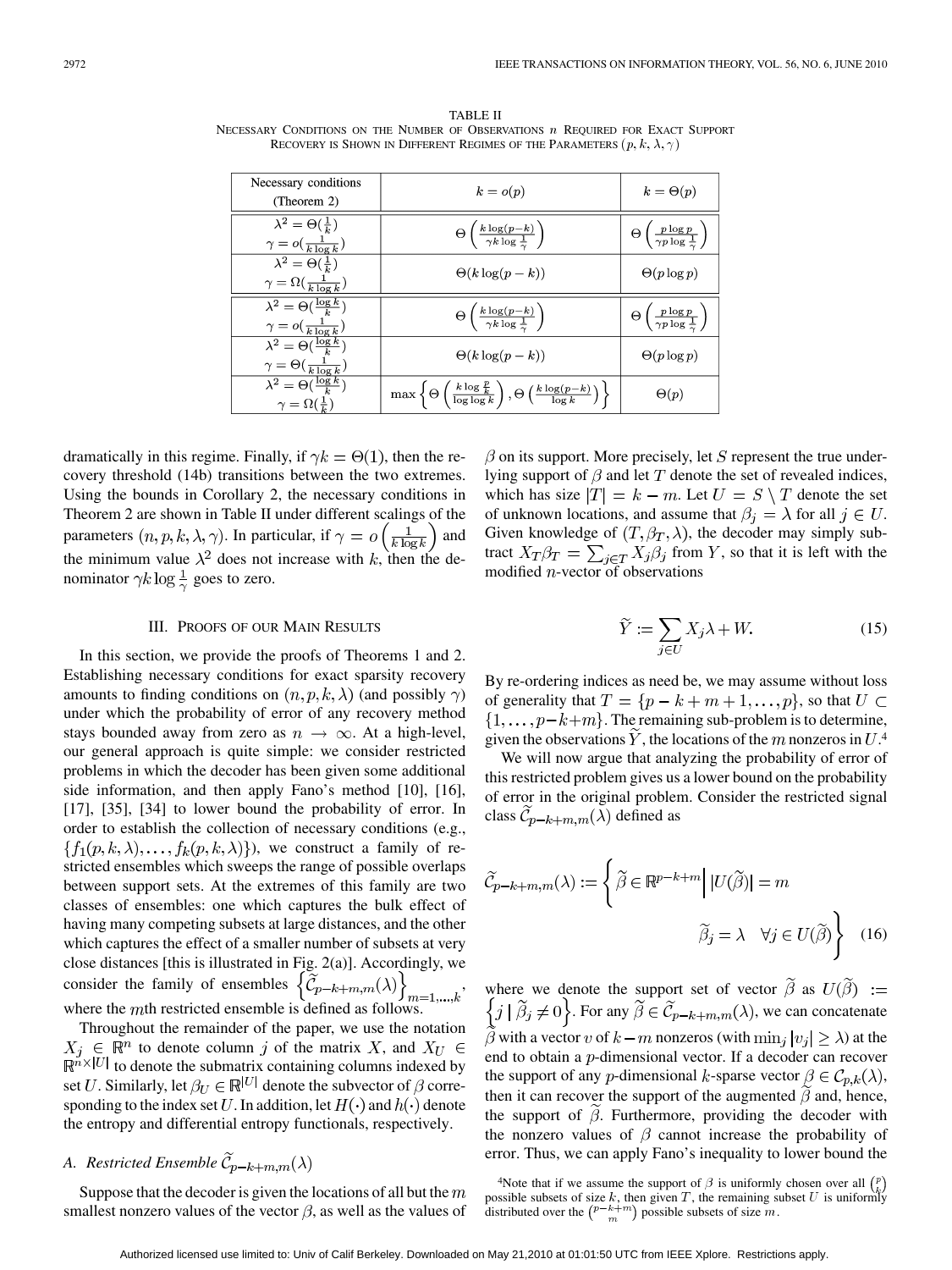

Fig. 2. Illustration of restricted ensembles. (a) In restricted ensemble  $\widetilde{C}_{p,k}(\lambda)$ , the decoder must distinguish between  $\binom{p}{k}$  support sets with an average overlap of size  $\frac{k^2}{2}$ , whereas in restricted ensemble  $\widetilde{C}_{p-k+1,1}(\lambda)$ , it must decode amongst a subset of the  $k(p-k)+1$  supports with overlap  $k-1$ . (b) In restricted ensemble  $\widetilde{\mathcal{C}}_{p-k+1,1}(\lambda)$ , the decoder is given the locations of the  $k-1$  largest nonzeros, and it must estimate the location of the smallest nonzero from the  $p-k+1$ remaining possible indices.

probability of error in the restricted problem, and so obtain a lower bound on the probability of error for the general problem.

#### *B. Applying Fano to Restricted Ensembles*

Consider the class of signals  $C_{p-k+m,m}(\lambda)$  defined in (16), which consists of  $M = \binom{p-k+m}{m}$  models corresponding to the M possible subsets  $\vec{U} \subset \{1,\ldots,p-1\}$  $k + m$  of size k. Suppose that a model index  $\theta$  is chosen uniformly at random from  $\{1, \ldots, M\}$ , and we sample *n* observations  $Y \in \mathbb{R}^n$  via the measurement matrix  $\widetilde{X} \in \mathbb{R}^{n \times (p-k+m)}$ . For any decoding function  $f : \mathbb{R}^n \to \{1, ..., M\}$ , the average probability of error is defined as

$$
p_{err}(f) = \frac{1}{M} \sum_{i=1}^{M} \mathbb{P}\left[f(\widetilde{Y}) \neq i \mid \theta = i\right]
$$

while the maximal probability of error over the class  $\widetilde{\mathcal{C}}_{p-k+m,m}(\lambda)$  is defined as

$$
\omega(f) = \max_{i=1,\dots,M} \mathbb{P}\left[f(\widetilde{Y}) \neq i \mid \theta = i\right].
$$

We first apply Fano's lemma [10] to bound the error probability over  $C_{p-k+m,m}(\lambda)$  for a particular instance of the random measurement matrix  $\tilde{X}$ , and subsequently average over the ensemble of matrices. Thus, by Fano's inequality, the average probability of error and hence the maximal probability of error, is lower bounded as

$$
p_{err}(f) \ge \frac{H\left(\theta \middle| \widetilde{Y}, \widetilde{X}\right) - 1}{\log M} = 1 - \frac{I\left(\theta; \widetilde{Y} \middle| \widetilde{X}\right) + 1}{\log M}.\tag{17}
$$

Consequently, the problem of establishing necessary conditions for asymptotically reliable recovery is reduced to obtaining upper bounds on the conditional mutual information  $I\left(\theta;\widetilde{Y}\right[\widetilde{X}].$ 

#### *C. Proof of Theorem 1*

In this section, we derive the necessary conditions stated in Theorem 1 for the general class of measurement matrices, by applying Fano's inequality to bound the probability of decoding error in each of the  $k$  restricted ensembles in the family  $\{\mathcal{C}_{p-k+m,m}(\lambda)\}\$ .

We begin by performing our analysis of the error probability over  $C_{p-k+m,m}(\lambda)$  for any  $m \in \{1,\ldots,k\}$ . Let be a matrix with independent, zero-mean and unit-variance entries. Conditioned on the event that  $U$  is the true underlying support of  $\beta$ , the vector of n observations can be written as

$$
\widetilde{Y} := \widetilde{X}_U \widetilde{\beta}_U + W = \lambda \sum_{j \in U} \widetilde{X}_j + W.
$$

Accordingly, the conditional mutual information in (17) can be expanded as

$$
I(\theta; \widetilde{Y} | \widetilde{X}) = h(\widetilde{Y} | \widetilde{X}) - h(\widetilde{Y} | \theta, \widetilde{X})
$$
  
=  $h(\widetilde{Y} | \widetilde{X}) - h(W).$ 

We bound the first term using the fact that the differential entropy of the observation vector  $\widetilde{Y}$  for a particular instance of matrix  $\tilde{X}$  is maximized by the Gaussian distribution with a matched variance. More specifically, for a fixed  $\tilde{X}$ , the distribution of  $\widetilde{Y}$  is a Gaussian mixture with density  $\psi\left(y|\widetilde{X}\right)$  =  $\frac{1}{\binom{p-k+m}{m}}\sum_U \phi\left(\widetilde{X}_U\widetilde{\beta}_U,I\right)$ , where we are using  $\phi$  to denote the density of a Gaussian random vector with mean  $\widetilde{X}_U \widetilde{\beta}_U$  and covariance I. Let  $\Lambda\left(\widetilde{X}\right)$  denote the covariance matrix of  $\widetilde{Y}$  conditioned on  $\widetilde{X}$  (hence, entry  $\Lambda_{ii}(\widetilde{X})$  on the diagonal represents the variance of  $\widetilde{Y}_i$  given  $\widetilde{X}$ ). With this notation, the entropy associated with the marginal density  $\psi(y_i|X)$  is upper bounded by  $\frac{1}{2} \log \left( 2 \pi \mathrm{e} \Lambda_{ii} \left( \widetilde{X} \right) \right)$ . When  $\widetilde{X}$  is randomly chosen, the conditional entropy of  $\tilde{Y}$  given  $\tilde{X}$  (averaged over the choice of  $\tilde{X}$ ) can be bounded as

$$
h\left(\widetilde{Y}\middle|\widetilde{X}\right) \leq \sum_{i=1}^{n} h\left(\widetilde{Y}_i\middle|\widetilde{X}\right)
$$
  

$$
\leq \sum_{i=1}^{n} \mathbb{E}_{\widetilde{X}}\left[\frac{1}{2}\log\left(2\pi e\Lambda_{ii}\left(\widetilde{X}\right)\right)\right].
$$

Authorized licensed use limited to: Univ of Calif Berkeley. Downloaded on May 21,2010 at 01:01:50 UTC from IEEE Xplore. Restrictions apply.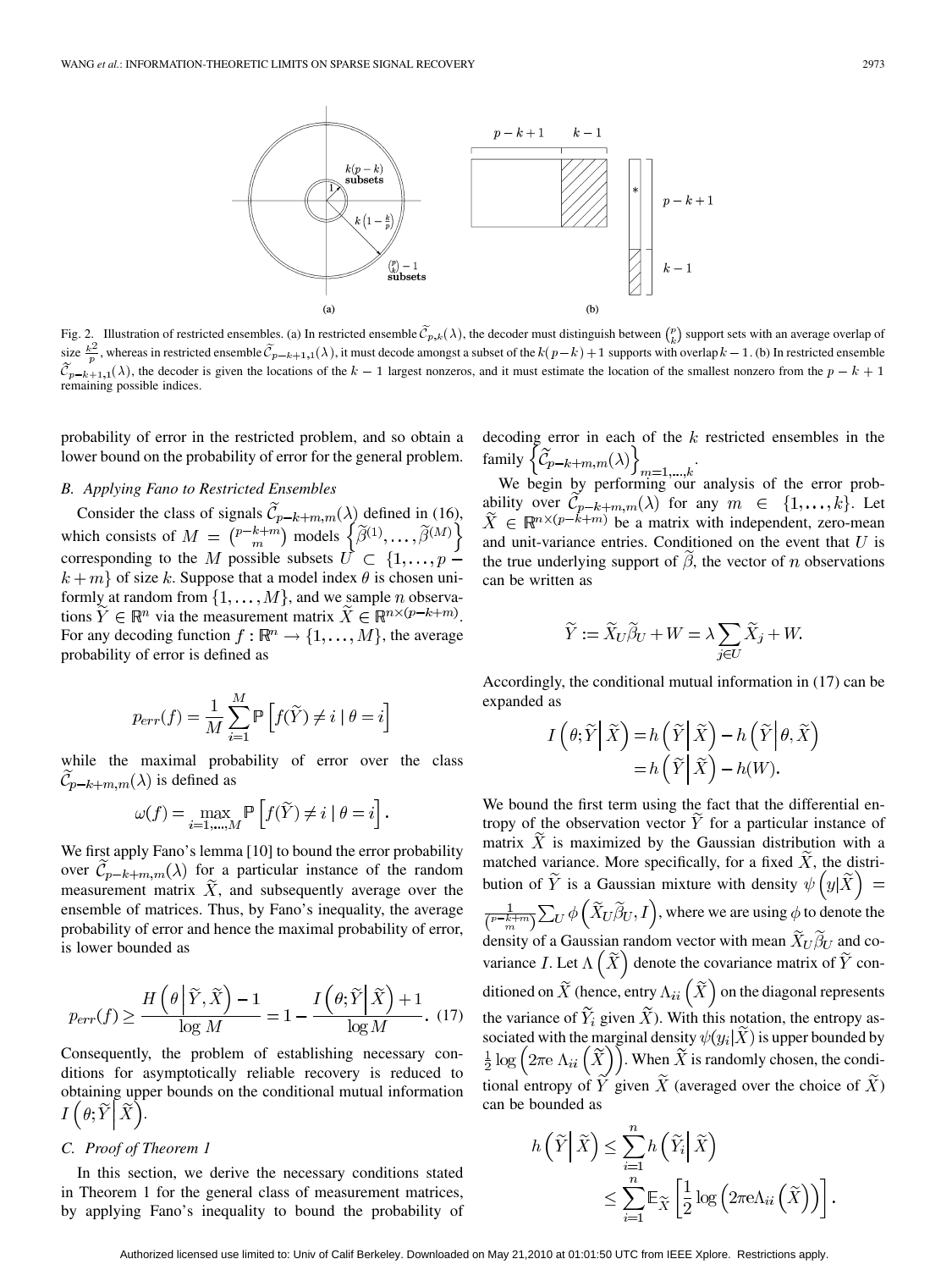The conditional entropy can be further bounded by exploiting the concavity of the logarithm and applying Jensen's inequality, as

$$
h\left(\widetilde{Y}\middle|\widetilde{X}\right) \leq \sum_{i=1}^{n} \frac{1}{2} \log \left(2\pi e \mathbb{E}_{\widetilde{X}}\left[\Lambda_{ii}\left(\widetilde{X}\right)\right]\right).
$$

Next, the entropy of the Gaussian noise vector  $W \sim$  $N(0, I_{n \times n})$  can be computed as  $h(W) = \frac{n}{2} \log(2\pi e)$ . Combining these two terms, we then obtain the following bound on the conditional mutual information:

$$
I\left(\theta;\widetilde{Y}\,\middle|\,\widetilde{X}\right)\leq\sum_{i=1}^{n}\frac{1}{2}\log\left(\mathbb{E}_{\widetilde{X}}\left[\Lambda_{ii}\left(\widetilde{X}\right)\right]\right).
$$

It remains to compute the expectation  $\mathbb{E}_{\widetilde{\mathbf{y}}}\left[\Lambda_{ii}\left(X\right)\right]$ , over the ensemble of matrices  $X$  drawn with i.i.d. entries from any distribution with zero mean and unit variance. The proof of the following lemma involves some relatively straightforward but lengthy calculation, and is given in Appendix A.

*Lemma 1:* Given i.i.d.  $\widetilde{X}_{ij}$  with zero mean and unit variance, the averaged covariance matrix of  $\tilde{Y}$  given  $\tilde{X}$  is

$$
\mathbb{E}_{\widetilde{X}}\left[\Lambda\left(\widetilde{X}\right)\right] = \left(1 + m\lambda^2 \left(1 - \frac{m}{p - k + m}\right)\right) I_{n \times n}.\tag{18}
$$

Finally, combining Lemma 1 with equation (17), we obtain that the average probability of error is bounded away from zero if

$$
n < \frac{\log\left(\frac{p-k+m}{m}\right) - 1}{\frac{1}{2}\log\left(1 + m\lambda^2 \left(1 - \frac{m}{p-k+m}\right)\right)}
$$

as claimed.

#### *D. Proof of Theorem 2*

This section contains proofs of the necessary conditions in Theorem 2 for the  $\gamma$ -sparsified Gaussian measurement ensemble (7). We proceed as before, applying Fano's inequality to each restricted class in the family  $\{\mathcal{C}_{p-k+m,m}(\lambda)\}\;$ , in order to derive the corresponding  $k$  conditions in Theorem 2.

In analyzing the probability of error over  $C_{p-k+m,m}(\lambda)$ , the initial steps proceed as in the proof of Theorem 1, by expanding the conditional mutual information in equation (17) as

$$
I\left(\theta; \widetilde{Y} \middle| \widetilde{X}\right) = h\left(\widetilde{Y} \middle| \widetilde{X}\right) - h(W)
$$
  

$$
\leq \sum_{i=1}^{n} h\left(\widetilde{Y}_i \middle| \widetilde{X}\right) - \frac{n}{2} \log(2\pi e)
$$

using the Gaussian entropy for  $W \sim N(0, I_{n \times n})$ .

From this point, the key subproblem is to compute the conditional entropy of  $\widetilde{Y}_i = \lambda \sum_{i \in U(\widetilde{\beta})} \widetilde{X}_{ij} + W_i$ , when the support of  $\widetilde{\beta}$  is uniformly chosen over all  $\left(\frac{p-k+m}{m}\right)$  possible subsets of size  $m$ . To characterize the limiting behavior of the random

variable  $\widetilde{Y}_i$ , note that for a fixed matrix  $\widetilde{X}$ , each  $\widetilde{Y}_i$  is distributed according to the density defined as

$$
\psi_m\left(y_i|\tilde{X}\right) = \frac{1}{\binom{p-k+m}{m}} \sum_U \frac{1}{\sqrt{2\pi}} \times \exp\left(-\frac{1}{2}\left(y_i - \lambda \sum_{j\in U} \tilde{X}_{ij}\right)^2\right).
$$

This density is a mixture of Gaussians with unit variances and means that depend on the values of  $\{\widetilde{X}_{i1},\ldots,\widetilde{X}_{i(p-k+m)}\}$ , summed over subsets  $U \subset \{1, \ldots, p - k + m\}$  with  $|U| = m$ . At a high-level, our immediate goal is to characterize the entropy  $h(\psi_m)$ .

Note that as  $\widetilde{X}$  varies over the sparse ensemble (7), the sequence  $\left\{\psi_m\left(y_i|\widetilde{X}\right)\right\}_n$ , indexed by the signal dimension p, is actually a sequence of random densities. As an intermediate step, the following lemma characterizes the average pointwise behavior of this random sequence of densities, and is proven in Appendix B.

*Lemma 2:* Let  $\tilde{X}$  be drawn with i.i.d. entries from the  $\gamma$ -sparsified Gaussian ensemble (7). For any fixed  $y_i$  and  $m$ ,  $\mathbb{E}_{\widetilde{X}}\left[\psi_m\left(y_i|\widetilde{X}\right)\right]=\overline{\psi}_m(y_i)$ , where

$$
\overline{\psi}_m(y_i) = \mathbb{E}_L \left[ \frac{1}{\sqrt{2\pi \left( 1 + \frac{L\lambda^2}{\gamma} \right)}} \exp \left( -\frac{y_i^2}{2\left( 1 + \frac{L\lambda^2}{\gamma} \right)} \right) \right]
$$
(19)

is a mixture of Gaussians with binomial weights  $L \sim$  $Binomial(m, \gamma)$ .

For certain scalings, we can use concentration results for *U*-statistics [26] to prove that  $\psi_m$  converges uniformly to  $\overline{\psi}_m$ , and from there that  $h(\psi_m) \stackrel{p}{\longrightarrow} h(\overline{\psi}_m)$ . In general, however, we always have an upper bound, which is sufficient for our purposes. Indeed, since differential entropy  $h(\psi_m)$  is a concave function of  $\psi_m$ , by Jensen's inequality and Lemma 2, we have

$$
\mathbb{E}_{\widetilde{X}}[h(\psi_m)] \le h\left(\mathbb{E}_{\widetilde{X}}[\psi_m]\right) = h(\overline{\psi}_m).
$$

With these ingredients, we conclude that the conditional mutual information in (17) is upper bounded by

$$
I\left(\theta; \widetilde{Y} \middle| \widetilde{X}\right) \leq \sum_{i=1}^{n} h\left(\widetilde{Y}_i \middle| \widetilde{X}\right) - \frac{n}{2} \log(2\pi e)
$$

$$
= \sum_{i=1}^{n} \mathbb{E}_{\widetilde{X}}[h(\psi_m)] - \frac{n}{2} \log(2\pi e)
$$

$$
\leq nh(\overline{\psi}_m) - \frac{n}{2} \log(2\pi e)
$$

where the last inequality uses the fact that the entropies  $h(\overline{\psi}_m)$ associated with the densities  $\overline{\psi}_m(y_i)$  are the same for all i. Therefore, the probability of decoding error, averaged over the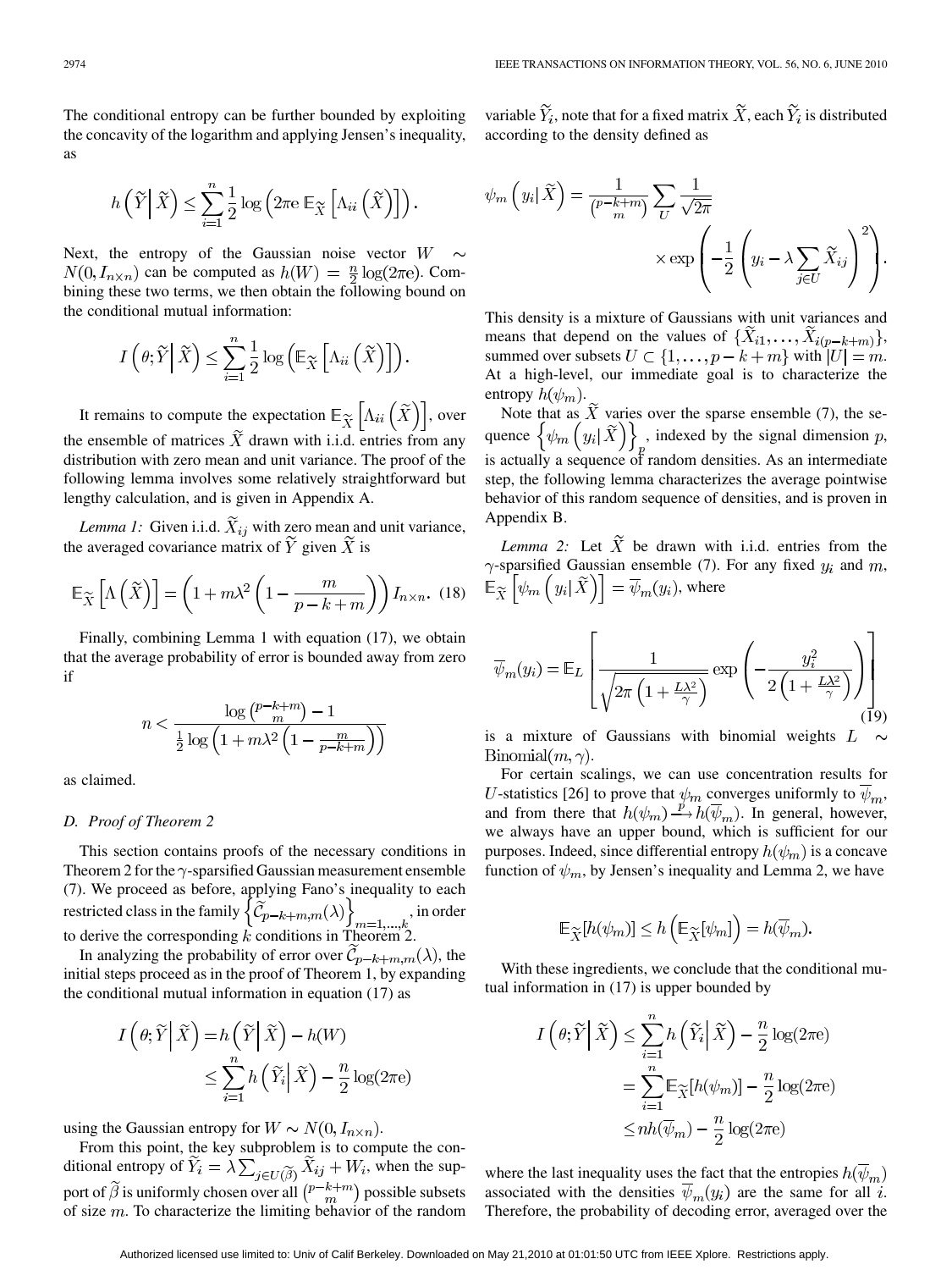sparsified Gaussian measurement ensemble, is bounded away from zero if

$$
n < \frac{\log\binom{p-k+m}{m} - 1}{H(\overline{\psi}_m) - \frac{1}{2}\log(2\pi\mathrm{e})}
$$

as claimed.

### *E. Proof of Corollary 2*

In this section, we derive bounds on the necessary conditions  $g_m(p, k, \lambda, \gamma)$  for  $m = 1, \dots, k$ , which are stated in Theorem 2. We begin by applying a simple yet general bound on the entropy of the Gaussian mixture distribution with density  $\overline{\psi}_m$  defined in (11). The variance associated with the density  $\psi_m$  is equal to , and so  $h(\psi_m)$  is bounded by the entropy of a Gaussian distribution with variance  $\sigma_m^2$ , as

$$
h(\overline{\psi}_m) \le \frac{1}{2} \log(2\pi e(1 + m\lambda^2)).
$$

This yields the first set of bounds in (14a).

Next, to derive more refined bounds which capture the effects of measurement sparsity, we will make use of the following lemma (which is proven in Appendix C) to bound the entropy associated with the mixture density  $\overline{\psi}_m$ .

*Lemma 3:* For the Gaussian mixture distribution with density  $\psi_m$  defined in (11)

$$
h(\overline{\psi}_m) \le \mathbb{E}_L \left[ \frac{1}{2} \log \left( 1 + \frac{L\lambda^2}{\gamma} \right) \right] + H(L) + \frac{1}{2} \log(2\pi e)
$$

where  $L \sim \text{Binomial}(m, \gamma)$ .

We can further bound the expression in Lemma 3 in three cases, delineated by the quantity  $\gamma m$ . The proof of the following claim in given in Appendix D.

*Lemma 4:* Let  $E := \mathbb{E}_L \left[ \frac{1}{2} \log \left( 1 + \frac{L\lambda^2}{\gamma} \right) \right]$ , where  $L \sim$  $Binomial(m, \gamma).$ (a) If  $\gamma m > 3$ , then

$$
E \le \frac{1}{2} \log \left( 1 + m \lambda^2 \right) \text{ and } \tag{20a}
$$

$$
E \ge \frac{1}{4} \log \left( 1 + \frac{m\lambda^2}{3} \right). \tag{20b}
$$

(b) If  $\gamma m = \tau$  for some constant  $\tau$ , then

$$
E \le \frac{1}{2}\tau \log \left(1 + \frac{m\lambda^2}{\tau}\right) \text{ and } (21a)
$$

$$
E \ge \frac{1}{2} (1 - e^{-\tau}) \log \left( 1 + \frac{m\lambda^2}{\tau} \right). \tag{21b}
$$

(c) If  $\gamma m \leq 1$ , then

$$
E \le \frac{1}{2}\gamma m \log \left(1 + \frac{\lambda^2}{\gamma}\right) \text{ and } (22a)
$$
  

$$
E \ge \frac{1}{4}\gamma m \log \left(1 + \frac{\lambda^2}{\gamma}\right). \qquad (22b)
$$

Finally, combining Lemmas 3 and 4 with some simple bounds on the entropy of the binomial variate  $L$  (summarized in Lemmas 5 and 6 in Appendix E), we obtain the bounds on  $g_m(p, k, \lambda, \gamma)$  in (14b) and (14c).

#### IV. DISCUSSION

In this paper, we have studied the information-theoretic limits of exact support recovery for general scalings of the parameters  $(n, p, k, \lambda, \gamma)$ . Our first result (Theorem 1) applies generally to measurement matrices with zero-mean and unit-variance entries. It strengthens previously known bounds, and combined with known sufficient conditions [29], yields a sharp characterization of recovering signals with linear sparsity with a linear fraction of observations (Corollary 1). Our second result (Theorem 2) applies to  $\gamma$ -sparsified Gaussian measurement ensembles, and reveals three different regimes of measurement sparsity, depending on how significantly they impair statistical efficiency. For linear signal sparsity, Theorem 2 is not a sharp result (by a constant factor in comparison to Theorem 1 in the dense case); however, its tightness for sublinear signal sparsity is an interesting open problem. Finally, Theorem 1 implies that no measurement ensemble with zero-mean and unit-variance entries can further reduce the number of observations necessary for recovery, while the paper [29] shows that the standard Gaussian ensemble can achieve the same scaling. This raises an interesting open question on the design of other, more computationally friendly, measurement matrices which achieve the same information-theoretic bounds.

#### **APPENDIX**

*A) Proof of Lemma 1:* We begin by defining some additional notation. Recall that for a given instance of the matrix X, the observation vector Y has a Gaussian mixture distribution with density  $\psi(y|X) = \frac{1}{\sqrt{p-k+m}} \sum_{I} \phi(X_{U} \beta_{U}, I),$ where  $\phi$  denotes the Gaussian density with mean  $X_U \beta_U$  and covariance I. Let  $\mu(X) = \mathbb{E}|Y|X| \in \mathbb{R}^n$  and be the mean vector and covariance matrix of  $\widetilde{Y}$  given  $\widetilde{X}$ , respectively. Accordingly, we have

and  
\n
$$
\mathbb{E}\left[\widetilde{Y}\widetilde{Y}^T\middle|\widetilde{X}\right] = \frac{1}{\binom{p-k+m}{m}}\sum_{U}\left(\widetilde{X}_U\widetilde{\beta}_U\right)\left(\widetilde{X}_U\widetilde{\beta}_U\right)^T + I.
$$

 $\mu\left(\widetilde{X}\right) = \frac{1}{\left(P - k + m\right)} \sum_{U} \widetilde{X}_U \widetilde{\beta}_U$ 

With this notation, we can now compute the expectation of the covariance matrix  $\mathbb{E}_{\widetilde{X}}\left[\Lambda\left(\widetilde{X}\right)\right]$ , averaged over any distribution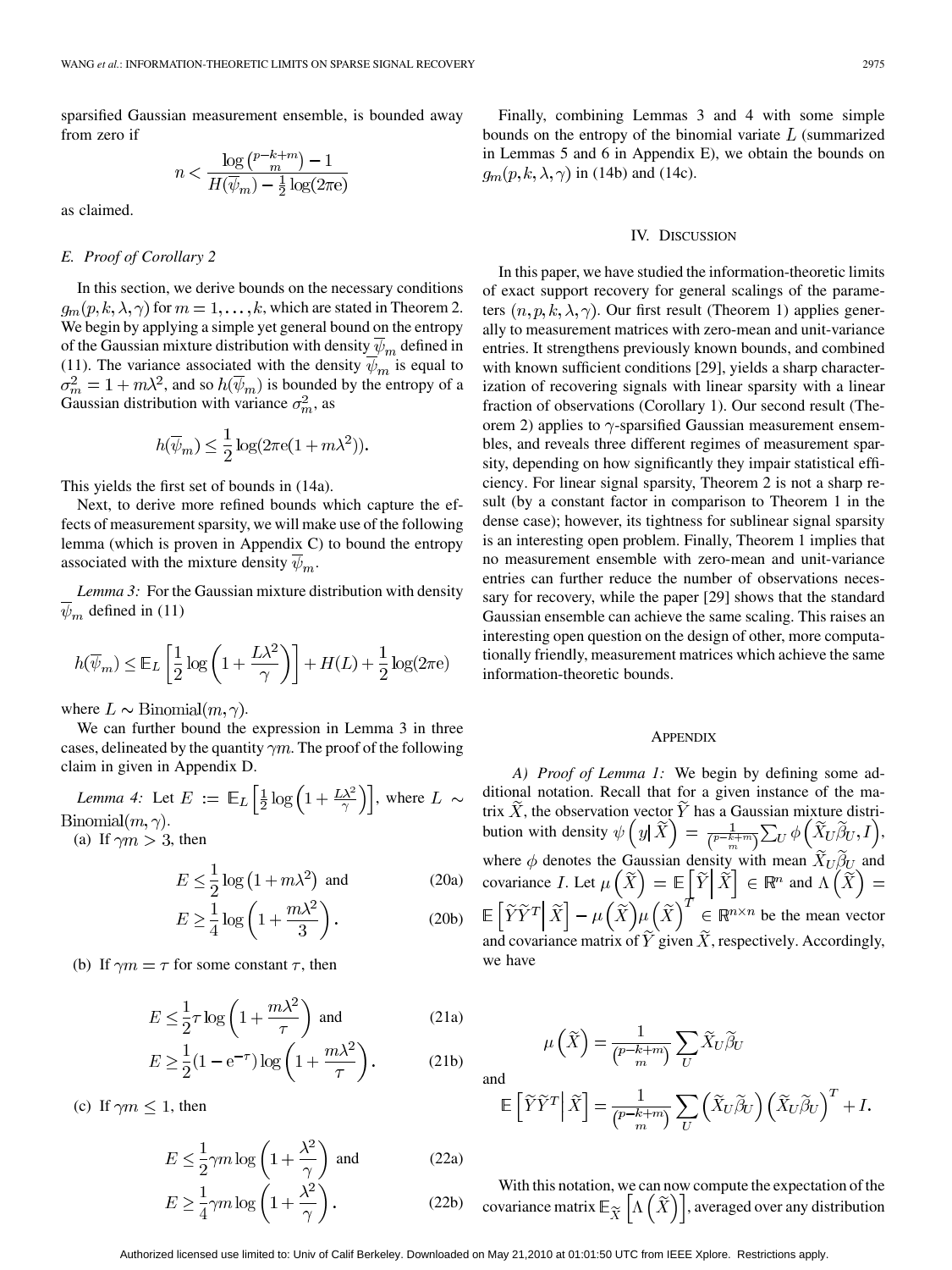on  $\tilde{X}$  with independent, zero-mean and unit-variance entries. To compute the first term, we have

$$
\mathbb{E}_{\widetilde{X}}\left[\mathbb{E}\left[\widetilde{Y}\widetilde{Y}^{T}\middle|\widetilde{X}\right]\right] = \frac{\lambda^{2}}{\binom{p-k+m}{m}}\sum_{U}\mathbb{E}_{\widetilde{X}}\left[\sum_{j\in U}\widetilde{X}_{j}\widetilde{X}_{j}^{T}\right] + \sum_{\substack{i\neq j\in U\\(p-k+m)\text{ }U}}\widetilde{X}_{i}\widetilde{X}_{j}^{T}\right] + I
$$

$$
= \frac{\lambda^{2}}{\binom{p-k+m}{m}}\sum_{U}\sum_{j\in U}I + I
$$

$$
= (1+m\lambda^{2})I
$$

where the second equality uses the fact that  $\mathbb{E}_{\widetilde{X}}\left[\widetilde{X}_j\widetilde{X}_j^T\right]=I$ , and  $\mathbb{E}_{\widetilde{X}}\left[\widetilde{X}_i\widetilde{X}_j^T\right]=0$  for  $i\neq j$ . Next, we compute the second term as

$$
\mathbb{E}_{\widetilde{X}}\left[\mu\left(\widetilde{X}\right)\mu\left(\widetilde{X}\right)^{T}\right] = \left(\frac{\lambda}{\binom{p-k+m}{m}}\right)^{2}
$$
\n
$$
\times \mathbb{E}_{\widetilde{X}}\left[\sum_{U,V}\sum_{j\in U\cap V}\widetilde{X}_{j}\widetilde{X}_{j}^{T} + \sum_{U,V}\sum_{i\in U,j\in V}\widetilde{X}_{i}\widetilde{X}_{j}^{T}\right]
$$
\n
$$
= \left(\frac{\lambda}{\binom{p-k+m}{m}}\right)^{2}\sum_{U,V}\sum_{j\in U\cap V}I
$$
\n
$$
= \left(\left(\frac{\lambda}{\binom{p-k+m}{m}}\right)^{2}\sum_{U,V}\left|U\cap V\right|\right)I.
$$

From here, note that there are  $\binom{p-k+m}{m}$  possible subsets U of size  $m$ . For each  $U$ , a counting argument reveals that there are  $\binom{m}{\delta}\binom{p-k}{m-\delta}$  subsets V of size m which have  $|U \cap V| = \delta$  overlaps with  $U$ . Thus, the scalar multiplicative factor above can be written as

$$
\left(\frac{\lambda}{\binom{p-k+m}{m}}\right)^2 \sum_{U,V} |U \cap V| = \frac{\lambda^2}{\binom{p-k+m}{m}} \sum_{\delta=1}^m \binom{m}{\delta} \binom{p-k}{m-\delta} \delta
$$

Finally, using a substitution of variables (by setting  $\delta' = \delta - 1$ ) and applying Vandermonde's identity [23], we have

$$
\left(\frac{\lambda}{\binom{p-k+m}{m}}\right)^2 \sum_{U,V} |U \cap V|
$$
  
= 
$$
\frac{\lambda^2}{\binom{p-k+m}{m}} m \sum_{\delta'=0}^{m-1} \binom{m-1}{\delta'} \binom{p-k}{m-\delta'-1}
$$
  
= 
$$
\frac{\lambda^2}{\binom{p-k+m}{m}} m \binom{p-k+m-1}{m-1}
$$
  
= 
$$
\frac{m^2 \lambda^2}{p-k+m}.
$$

Combining these terms, we conclude that

$$
\mathbb{E}_{\widetilde{X}}\left[\Lambda\left(\widetilde{X}\right)\right] = \left(1 + m\lambda^2 \left(1 - \frac{m}{p - k + m}\right)\right)l
$$

*B) Proof of Lemma 2:* Consider the following sequences of densities:

$$
\psi_m\left(y_i|\tilde{X}\right) = \frac{1}{\binom{p-k+m}{m}}
$$

$$
\times \sum_{U} \frac{1}{\sqrt{2\pi}} \exp\left(-\frac{1}{2}\left(y_i - \lambda \sum_{j\in U} \tilde{X}_{ij}\right)^2\right)
$$

and

$$
\overline{\psi}_{m}(y_{i}) = \mathbb{E}_{L} \left[ \frac{1}{\sqrt{2\pi \left(1 + \frac{L\lambda^{2}}{\gamma}\right)}} \exp\left(-\frac{y_{i}^{2}}{2\left(1 + \frac{L\lambda^{2}}{\gamma}\right)}\right) \right]
$$

where  $L \sim \text{Binomial}(m, \gamma)$ . Our goal is to show that for any fixed  $y_i$ , the pointwise average of the stochastic sequence of densities  $\psi_m$  over the ensemble of matrices X satisfies  $\mathbb{E}_{\widetilde{X}}\left[\psi_m\left(y_i|\widetilde{X}\right)\right]=\overline{\psi}_m(y_i).$ 

By symmetry of the random measurement matrix  $\overline{X}$ , it is sufficient to compute this expectation for the subset  $U = \{1, \ldots, m\}$ . When each  $X_{ij}$  is i.i.d. drawn according to the  $\gamma$ -sparsified ensemble (7), the random variable  $Z := \left(y_i - \lambda \sum_{j=1}^m \widetilde{X}_{ij}\right)$  has a Gaussian mixture distribution which can be described as follows. Denoting the mixture label by L, then  $Z \sim N(y_i, \frac{\ell \lambda^2}{\gamma})$  if  $L = \ell$ , for . Moreover, define the modified random variable . Then, conditioned on the mixture label  $L = \ell$ , the random variable  $\tilde{Z}$  has a noncentral chi-square distribution with 1 degree of freedom and parameter  $\frac{\gamma y_i^2}{\ell \lambda^2}$ . Letting  $M_\ell(t) = \mathbb{E} \left[ \exp(t \tilde{Z}) \, | \, L = \ell \right]$  denote the  $\ell$ th moment-generating function of  $\tilde{Z}$ , we have

$$
\mathbb{E}_{\widetilde{X}}\left[\frac{1}{\sqrt{2\pi}}\exp\left(-\frac{1}{2}\left(y_i-\lambda\sum_{j=1}^m\widetilde{X}_{ij}\right)^2\right)\right]
$$

$$
=\sum_{\ell=0}^m\frac{1}{\sqrt{2\pi}}M_\ell\left(-\frac{\ell\lambda^2}{2\gamma}\right)\mathbb{P}(L=\ell).
$$

Evaluating the moment generating function [5] of a noncentral chi-square random variable then gives the desired quantity

$$
E_{\widetilde{X}}\left[\psi_m\left(y_i|\widetilde{X}\right)\right]
$$
  
= 
$$
E_L\left[\frac{1}{\sqrt{2\pi\left(1+\frac{L\lambda^2}{\gamma}\right)}}\exp\left(-\frac{y_i^2}{2\left(1+\frac{L\lambda^2}{\gamma}\right)}\right)\right]
$$

as claimed.

*C)* Proof of Lemma 3: Let  $Z$  be a random variable distributed according to the density (19) with mixture label  $L \sim$  $Binomial(m, \gamma)$ . To compute the entropy of Z, we expand the mutual information  $I(Z;L)$  and obtain

$$
h(Z) = h(Z|L) + H(L) - H(L|Z).
$$

Authorized licensed use limited to: Univ of Calif Berkeley. Downloaded on May 21,2010 at 01:01:50 UTC from IEEE Xplore. Restrictions apply.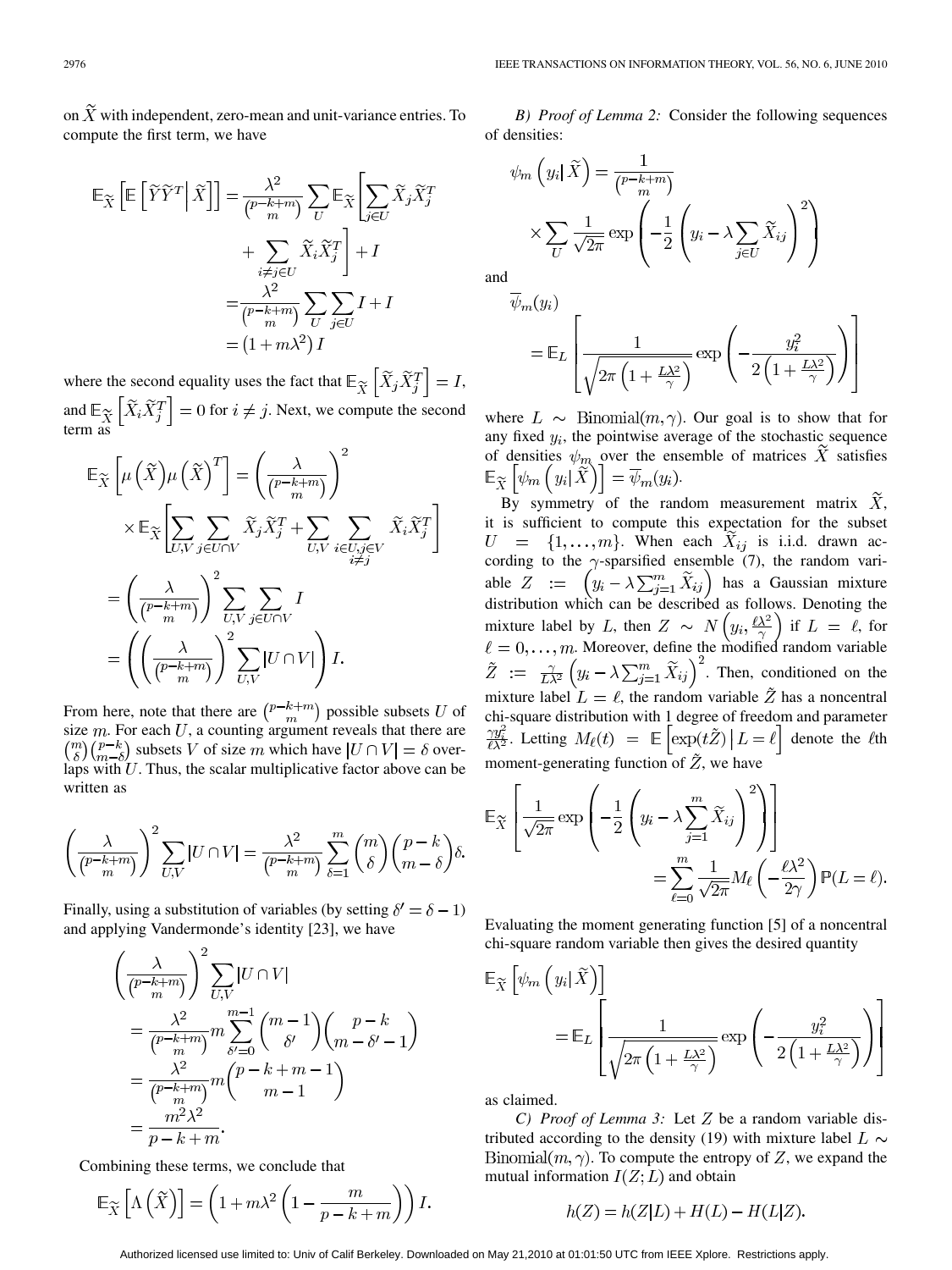The conditional distribution of Z given that  $L = \ell$  is Gaussian, and so the conditional entropy of  $Z$  given  $L$  can be written as

$$
h(Z|L) = \mathbb{E}_L \left[ \frac{1}{2} \log \left( 2\pi \mathrm{e} \left( 1 + \frac{L\lambda^2}{\gamma} \right) \right) \right].
$$

Using the fact that  $0 \leq H(L|Z) \leq H(L)$ , we obtain the upper and lower bounds on  $h(Z)$ 

$$
h(Z|L) \le h(Z) \le h(Z|L) + H(L)
$$

as claimed.

*D)* Proof of Lemma 4: Let  $E := \mathbb{E}_L \left[ \frac{1}{2} \log \left( 1 + \frac{L \lambda^2}{\gamma} \right) \right]$ , where  $L \sim \text{Binomial}(m, \gamma)$ . We first derive a general upper bound on  $E$  and then show that this bound is reasonably tight in the case when  $\gamma m \leq 1$ . We can rewrite the binomial probability as

$$
p(\ell) := \binom{m}{\ell} \gamma^{\ell} (1 - \gamma)^{m - \ell}
$$

$$
= \frac{\gamma m}{\ell} \binom{m - 1}{\ell - 1} \gamma^{\ell - 1} (1 - \gamma)^{m - \ell}
$$

and hence

J

$$
E = \frac{1}{2}\gamma m \sum_{\ell=1}^{m} \frac{\log\left(1 + \frac{\ell \lambda^2}{\gamma}\right)}{\ell} {m-1 \choose \ell-1} \gamma^{\ell-1} (1-\gamma)^{m-\ell}
$$

Taking the first two terms of the binomial expansion of and noting that all the terms are non-negative, we obtain the inequality

$$
\left(1 + \frac{\lambda^2}{\gamma}\right)^{\ell} \ge 1 + \frac{\ell \lambda^2}{\gamma}
$$

and consequently  $\log(1+\frac{\lambda^2}{\gamma}) \geq \frac{1}{l} \log(1+\frac{l\lambda^2}{\gamma})$ . Using a change of variables (by setting  $\ell' = \ell - 1$ ) and applying the binomial theorem, we obtain the upper bound

$$
E \leq \frac{1}{2}\gamma m \sum_{\ell=1}^{m} \log \left(1 + \frac{\lambda^2}{\gamma}\right) {m-1 \choose \ell-1} \gamma^{\ell-1} (1 - \gamma)^{m-\ell}
$$
  
=  $\frac{1}{2}\gamma m \log \left(1 + \frac{\lambda^2}{\gamma}\right) \sum_{\ell'=0}^{m-1} {m-1 \choose \ell'} \gamma^{\ell'} (1 - \gamma)^{m-\ell'-1}$   
=  $\frac{1}{2}\gamma m \log \left(1 + \frac{\lambda^2}{\gamma}\right).$ 

In the case when  $\gamma m \leq 1$ , we can derive a similar lower bound by first bounding  $E$  as

$$
E \ge \frac{1}{2} \log \left( 1 + \frac{\lambda^2}{\gamma} \right) \sum_{\ell=1}^m p(\ell)
$$

$$
= \frac{1}{2} \log \left( 1 + \frac{\lambda^2}{\gamma} \right) \left( 1 - (1 - \gamma)^m \right)
$$

Now using the fact that  $1 + x \le e^x$  for all  $x \in \mathbb{R}$ , and  $e^{-x} \le$  $1-\frac{x}{2}$  for  $x \in [0,1]$ , we have

$$
E \ge \frac{1}{2} \log \left( 1 + \frac{\lambda^2}{\gamma} \right) (1 - e^{-\gamma m})
$$
  

$$
\stackrel{(a)}{\ge} \frac{1}{2} \log \left( 1 + \frac{\lambda^2}{\gamma} \right) \left( \frac{\gamma m}{2} \right).
$$

This yields the upper and lower bounds in (22).

Next, we examine the case when  $\gamma m = \tau$  for some constant  $\tau$ . The derivation of the upper bound for the  $\gamma m \leq 1$  case holds when  $\gamma m = \tau$  as well. The proof of the lower bound follows the same steps as in the  $\gamma m \leq 1$  case, except that we stop before applying the last inequality  $(a)$ . This gives the bounds in (21).

Finally, we derive bounds in the case when  $\gamma m > 3$ . Since the mean of a  $L \sim \text{Binomial}(m, \gamma)$  random variable is  $\gamma m$ , by Jensen's inequality the following upper bound always holds:

$$
\mathbb{E}_L\left[\frac{1}{2}\log\left(1+\frac{L\lambda^2}{\gamma}\right)\right] \le \frac{1}{2}\log(1+m\lambda^2).
$$

To derive a matching lower bound, we use the fact that the median of a Binomial $(m, \gamma)$  distribution is one of  $\{|\gamma m| 1, |\gamma m|, |\gamma m| + 1$ . This allows us to bound

$$
E \ge \frac{1}{2} \sum_{\ell=\lfloor \gamma m \rfloor - 1}^{m} \log \left( 1 + \frac{\ell \lambda^2}{\gamma} \right) p(\ell)
$$
  
 
$$
\ge \frac{1}{2} \log \left( 1 + \frac{(\lfloor \gamma m \rfloor - 1)\lambda^2}{\gamma} \right) \sum_{\ell=\lfloor \gamma m \rfloor - 1}^{m} p(\ell)
$$
  
 
$$
\ge \frac{1}{4} \log \left( 1 + \frac{m\lambda^2}{3} \right)
$$

where in the last step we used the fact that for  $\gamma m > 3$ , and  $\sum_{\ell = \text{median}}^m p(\ell) \geq \frac{1}{2}$ . Thus, we obtain the bounds in (20).

*E) Bounds on Binomial Entropy:*

*Lemma 5:* Let  $L \sim \text{Binomial}(m, \gamma)$ , then

$$
H(L) \leq \frac{1}{2} \log \left( 2\pi e \left( m\gamma (1 - \gamma) + \frac{1}{12} \right) \right).
$$

*Proof:* We immediately obtain this bound by applying the differential entropy bound on discrete entropy [10]. As detailed in [10], the proof follows by relating the entropy of the discrete random variable  $L$  to the differential entropy of a particular continuous random variable, and then upper bounding the latter by the entropy of a Gaussian random variable.

*Lemma 6:* The entropy of a binomial random variable  $L \sim$ Binomial $(m, \gamma)$  is bounded by

$$
H(L) \leq mH_{\text{binary}}(\gamma).
$$

Authorized licensed use limited to: Univ of Calif Berkeley. Downloaded on May 21,2010 at 01:01:50 UTC from IEEE Xplore. Restrictions apply.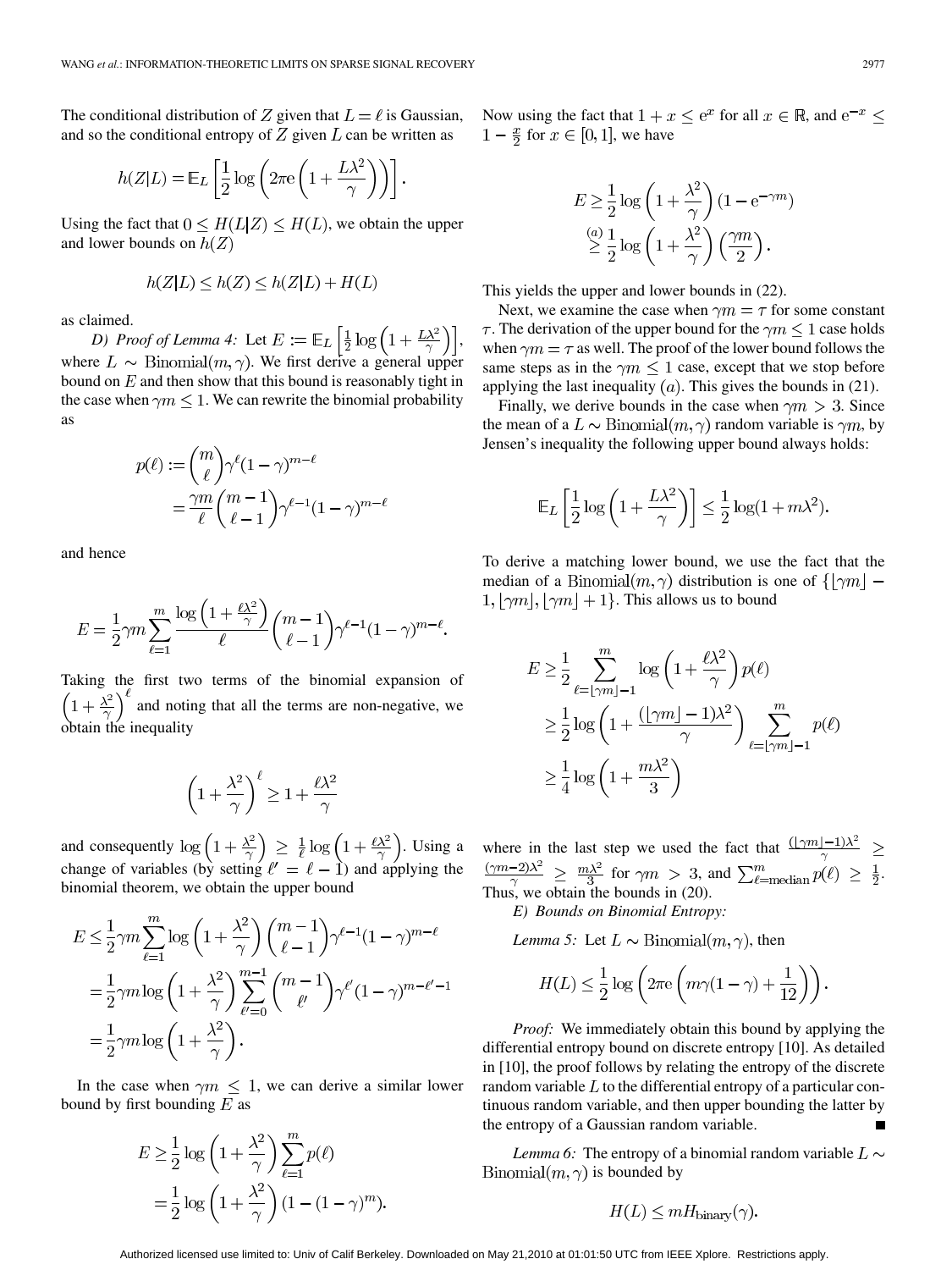*Proof:* We can express the binomial variate as , where  $Z_i \sim \text{Bernoulli}(\gamma)$  i.i.d. Since , we have

$$
H(L) \leq H(Z_1, \ldots, Z_m) = mH_{\text{binary}}(\gamma).
$$

*Lemma 7:* If  $\gamma = o\left(\frac{1}{m \log m}\right)$ , then  $mH_{\text{binary}}(\gamma) \to 0$  as  $m \to \infty$ .

*Proof:* To find the limit of , let  $\gamma = \frac{1}{m f(m)}$  for some function f, and assume that  $f(m) = \omega(\log m)$ . We can expand the first term as

$$
m\gamma \log \frac{1}{\gamma} = \frac{1}{f(m)} \log(m f(m)) = \frac{\log m}{f(m)} + \frac{\log f(m)}{f(m)}
$$

and so  $\lim_{m\to\infty} m\gamma \log \frac{1}{\gamma} = 0$ . The second term can also be expanded as

$$
- m(1 - \gamma) \log(1 - \gamma)
$$
  
= 
$$
- m \log \left( 1 - \frac{1}{mf(m)} \right) + \frac{1}{f(m)} \log \left( 1 - \frac{1}{mf(m)} \right)
$$
  
= 
$$
- \log \left( 1 - \frac{1}{mf(m)} \right)^m + \frac{1}{f(m)} \log \left( 1 - \frac{1}{mf(m)} \right).
$$

Since  $f(m) \to \infty$  as  $m \to \infty$ , we have the limits

$$
\lim_{m \to \infty} \left( 1 - \frac{1}{m f(m)} \right)^m = 1 \text{ and}
$$

$$
\lim_{m \to \infty} \left( 1 - \frac{1}{m f(m)} \right) = 1
$$

which in turn imply that

$$
\lim_{m \to \infty} \log \left( 1 - \frac{1}{m f(m)} \right)^m = 0 \text{ and}
$$

$$
\lim_{m \to \infty} \frac{1}{f(m)} \log \left( 1 - \frac{1}{m f(m)} \right) = 0.
$$

*F) Generalized Measurement Ensembles:* In this section, we extend the necessary conditions in Theorem 1 to a generalized class of measurement matrices by relaxing the i.i.d. assumption. The proof of Theorem 3 below exactly mirrors that of Theorem 1, and is omitted. The key modification occurs when constructing the restricted ensembles, because the choice of columns to be removed from the matrix  $X$  affects the distribution of the observations. The proof of Lemma 1 can then be easily extended to the generalized measurement ensemble. In order to state the result, we define the functions

$$
\alpha_m(p,k,\lambda) := \min_{\substack{T \subseteq \{1,\ldots,p\} \\ |T| = p-k+m}} \left\{ 1 + \frac{\lambda^2}{\binom{p-k+m}{m}} \sum_{\substack{U \subseteq T \\ |U| = m}} \sum_{i,j \in U} \Sigma_{ij} \right\}
$$

$$
- \left( \frac{\lambda}{\binom{p-k+m}{m}} \right)^2 \sum_{\substack{U, V \subseteq T \\ |U| = |V| = m}} \sum_{\substack{i \in U \\ j \in V}} \Sigma_{ij} \right\} \quad (23)
$$

for  $m \in \{1, \ldots, k\}$ , which sums over all possible subsets of size m of the covariance matrix  $\Sigma$ .

*Theorem 3:* Let each row of the measurement matrix  $X \in$  $\mathbb{R}^{n \times p}$  be drawn i.i.d. from any distribution with zero mean and covariance matrix  $\Sigma$ . Then a necessary condition for asymptotically reliable recovery over the signal class  $\mathcal{C}_{p,k}(\lambda)$  is

$$
n > \max\left\{\bar{f}_1(p,k,\lambda), \dots, \bar{f}_k(p,k,\lambda), k\right\} \tag{24}
$$

where

$$
\bar{f}_m(p,k,\lambda) := \frac{\log\left(\frac{p-k+m}{m}\right) - 1}{\frac{1}{2}\log(\alpha_m(p,k,\lambda))}
$$
(25)

for  $m = 1, \ldots, k$ .

#### ACKNOWLEDGMENT

The authors would like to thank the anonymous reviewers for helpful comments that improved the presentation of this paper.

#### **REFERENCES**

- [1] S. Aeron, M. Zhao, and V. Saligrama, "Information-theoretic bounds to sensing capacity of sensor networks under fixed snr," presented at the Information Theory Workshop, Sep. 2007.
- [2] S. Aeron, M. Zhao, and V. Saligrama, Fundamental Limits on Sensing Capacity for Sensor Networks and Compressed Sensing, 2008, Tech. Rep. arXiv:0804.3439v1 [cs.IT].
- [3] M. Akcakaya and V. Tarokh, Shannon Theoretic Limits on Noisy Compressive Sampling 2007, Tech. Rep. arXiv:0711.0366v1 [cs.IT].
- [4] R. Berinde, A. C. Gilbert, P. Indyk, H. Karloff, and M. J. Strauss, "Combining geometry and combinatorics: A unified approach to sparse signal recovery," presented at the Allerton Conf. Communication, Control and Computing, Monticello, IL, Sep. 2008.
- [5] L. Birgé, "An alternative point of view on Lepski's method," in *State of the Art in Probability and Statistics*, ser. IMS Lecture Notes. Beachwood, OH: Institute of Mathematical Statistics, 2001, pp. 113–133.
- [6] E. Candes, J. Romberg, and T. Tao, "Stable signal recovery from incomplete and inaccurate measurements," *Commun. Pure Appl. Math.*, vol. 59, no. 8, pp. 1207–1223, Aug. 2006.
- [7] E. Candes and T. Tao, "Decoding by linear programming," *IEEE Trans. Inf. Theory*, vol. 51, no. 12, pp. 4203–4215, Dec. 2005.
- [8] S. Chen, D. L. Donoho, and M. A. Saunders, "Atomic decomposition by basis pursuit," *SIAM J. Sci. Comput.*, vol. 20, no. 1, pp. 33–61, 1998.
- [9] G. Cormode and S. Muthukrishnan, Towards an Algorithmic Theory of Compressed Sensing, Rutgers Univ., 2005, Tech. Rep.
- [10] T. Cover and J. Thomas*, Elements of Information Theory*. New York: Wiley, 1991.
- [11] D. Donoho, "Compressed sensing," *IEEE Trans. Inf. Theory*, vol. 52, no. 4, pp. 1289–1306, Apr. 2006.
- [12] D. Donoho, M. Elad, and V. M. Temlyakov, "Stable recovery of sparse overcomplete representations in the presence of noise," *IEEE Trans. Inf. Theory*, vol. 52, no. 1, pp. 6–18, Jan. 2006.